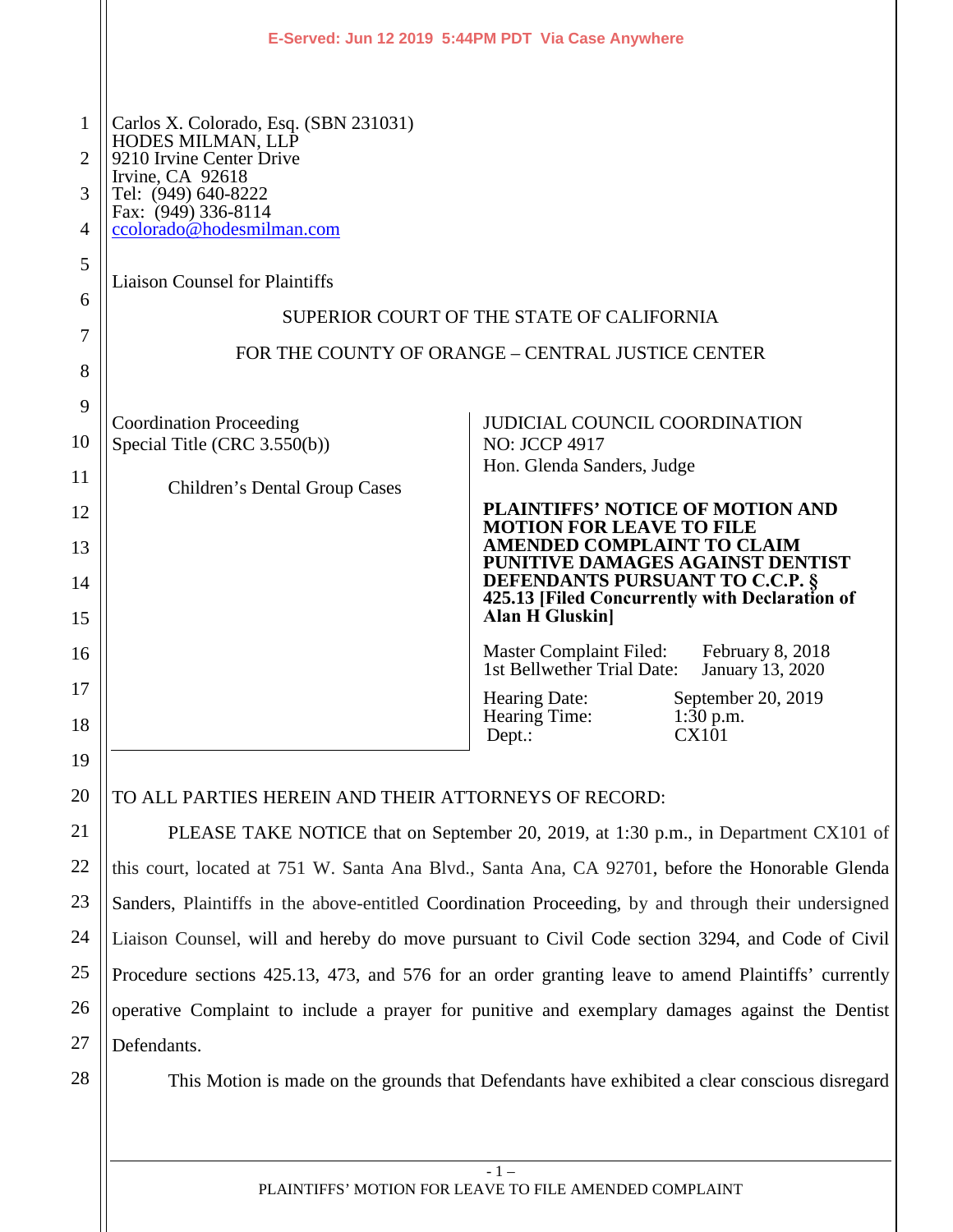3 4 for patient safety amounting to malice as defined in Civil Code section 3294. Defendants' conduct exceeds a mere departure from the standard of care, and requires an imposition of significant punitive damages to deter Defendants and others similarly situated from engaging in such despicable behavior. Please take notice that, by this motion, Plaintiffs seek punitive damages against ALL CDG dentist defendants based on the allegations contained herein that they all engaged in the same conduct through concerted action and omission.

1

2

5

6

7

8

9

10

11

12

13

14

15

16

17

18

19

20

21

22

23

24

25

As set forth more fully in the accompanying brief, the motion should be granted because the Dentist Defendants have committed a long and horrific parade of fraud and/or malice and/or oppression demonstrating a substantial probability that plaintiffs will prevail on a claim for punitive damages under Civil Code Section 3294 by, among other things, the following, any one of which would separately mandate that Plaintiffs be entitled to allege punitive damages:

(1) Engaging in the unlicensed and/or unlawful practice of dentistry and/or facilitating, conspiring, and/or aiding and abetting in its occurrence, in violation of B&P Code Section 1680, for which criminal and civil penalties may be imposed under B&P Code Section 1701;

(2) Engaging in a pattern and practice of excessively over-treating infants, toddlers, and very young children, and/or facilitating, conspiring, and/or aiding and abetting in its occurrence, in violation of B&P Code Section 1680, for which criminal and civil penalties may be imposed under B&P Code Section 725 (a) –(b);

(3) Engaging in a pattern and practice obtaining fees for dental services by fraud, and/or facilitating, conspiring, and/or aiding and abetting in its occurrence, in violation of B&P Code Section 1680;

(4) Disregarding, ignoring, and failing to follow and implement Medi-Cal Dental Handbook – Manual of Criteria, setting forth guidelines for administering Nitrous Oxide to children under 13 years of age only if they are uncooperative, and/or aiding and abetting in its occurrence, in violation of B&P Code Section 1680;

26 27 28 (5) Engaging in a pattern and practice of making deceptive and/or false and/or fraudulent claims for health-care benefits, and/or aiding and abetting in its occurrence, by falsifying records related to the purported use of Nitrous Oxide, in violation of B&P Code Section 1680, and for which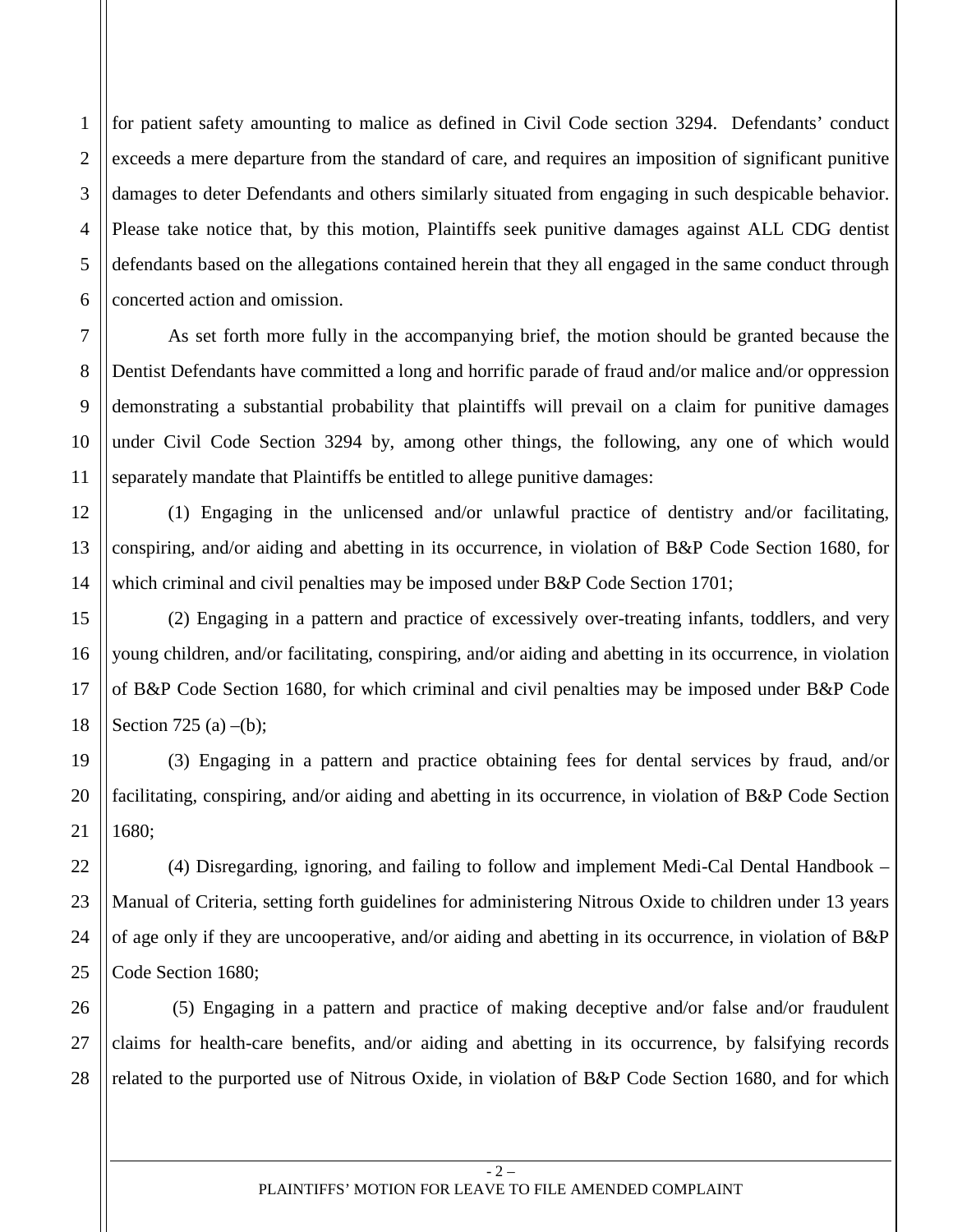1 2 criminal penalties may be imposed under Penal Code Section 550 -- involving at least 115 patient cases implicating at least 15 of the Dentist Defendants;

27

28

(6) Disregarding, ignoring, and failing to follow and implement guidelines for infection control including water quality testing, maintenance, and monitoring of dental water units, and/or facilitating, conspiring, and/or aiding and abetting in their occurrence, in violation of then applicable Centers For Disease Control Guidelines For Infection Control, creating unsanitary and highly dangerous office conditions, in violation of B&P Code Section 1680 -- relating to 13 autoclave spore test failures involving 12 failures in 6 months with 4 consecutive monthly failures;

(7) Disregarding, ignoring, and failing to follow and implement standards within Code of Regulations 1005 (b) (17) to limit the transmission of diseases in dental offices, and/or aiding and abetting in their occurrence, in violation of B&P Code Section 1680;

(8) Concealing from the parents of the child patients information relating to the contaminated water and resulting outbreak of Mycobacterium Infections; and (9) Engaging in the foregoing unlawful, wrongful, and despicable misconduct to enable a financial profit scheme designed and calculated to target, and take advantage of, underprivileged infants, toddlers, and very young children in low-income Hispanic communities.

This Motion will be based on this Notice; the attached Memorandum of Points and Authorities; the attached Declarations of Alan H. Gluskin and Carlos X. Colorado, and the exhibits attached thereto; all pleadings and documents on file in this matter and any oral evidence presented at the hearing on this motion.

# Dated: June 12, 2019 **HODES MILMAN, LLP**

By: /s/ Carlos X. Colorado Carlos X. Colorado, Esq. Plaintiffs' Liaison Counsel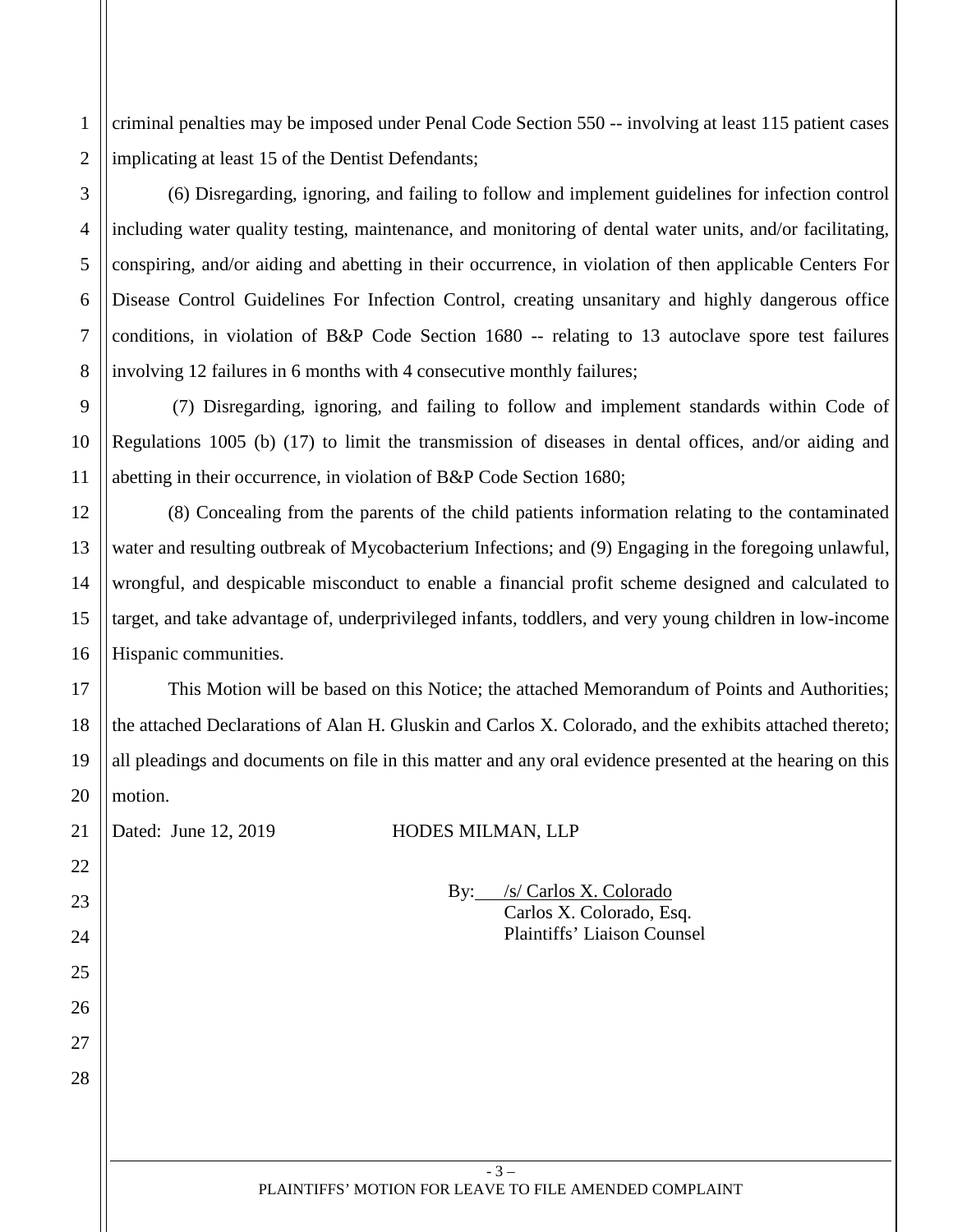| $\mathbf{1}$   |                |    | <b>TABLE OF CONTENTS</b>                                                             |
|----------------|----------------|----|--------------------------------------------------------------------------------------|
| $\overline{2}$ | I.             |    |                                                                                      |
| 3              | Π.             |    |                                                                                      |
| 4              | A.             |    | Gruenbaum Transforms CDG's Public Health-Minded Pediatric Dentistry Practice Into    |
| 5              |                |    |                                                                                      |
| 6              | <b>B.</b>      |    |                                                                                      |
| 7              | $\mathbf{C}$ . |    |                                                                                      |
| 8              | D.             |    | The CDG Dentists Consent to Rent Out Their Licenses to Non-Dentists In Exchange for  |
| 9              |                |    |                                                                                      |
| 10             |                |    | 1.                                                                                   |
| 11             |                | 2. | The CDG Dentists Authorize Billing Claims to be Submitted on their Behalf to         |
| 12             |                |    |                                                                                      |
| 13             | Ε.             |    | CDG Keeps Vital Information Relating to the Contamination and Resulting Infection    |
| 14             |                |    |                                                                                      |
| 15             | III.           |    |                                                                                      |
| 16             | A.             |    |                                                                                      |
| 17             | <b>B.</b>      |    |                                                                                      |
| 18             | C.             |    |                                                                                      |
| 19             | D.             |    | Plaintiff Can Establish a Prima Facie Entitlement to Punitive Damages 19             |
| 20             |                |    | 1. Transforming CDG From A Public Health Community Clinic to an Investment           |
| 21             |                |    | Vehicle For Private Gain At the Expense of the Patients Demonstrates Malice and      |
| 22             |                |    |                                                                                      |
| 23             |                | 2. | Overtreating Children to Drive Up Profits Demonstrates Malice and Oppression. 21     |
| 24             |                |    | Electing to Make Infection Control a Low Priority Item Demonstrates Malice and<br>3. |
| 25             |                |    |                                                                                      |
| 26             |                |    | Turning over the Practice of Dentistry to Non-Dentists Demonstrates Fraud and<br>4.  |
| 27             |                |    |                                                                                      |
| 28             |                |    |                                                                                      |
|                |                |    |                                                                                      |
|                |                |    | $-1-$                                                                                |
|                |                |    | PLAINTIFFS' MOTION FOR LEAVE TO FILE AMENDED COMPLAINT                               |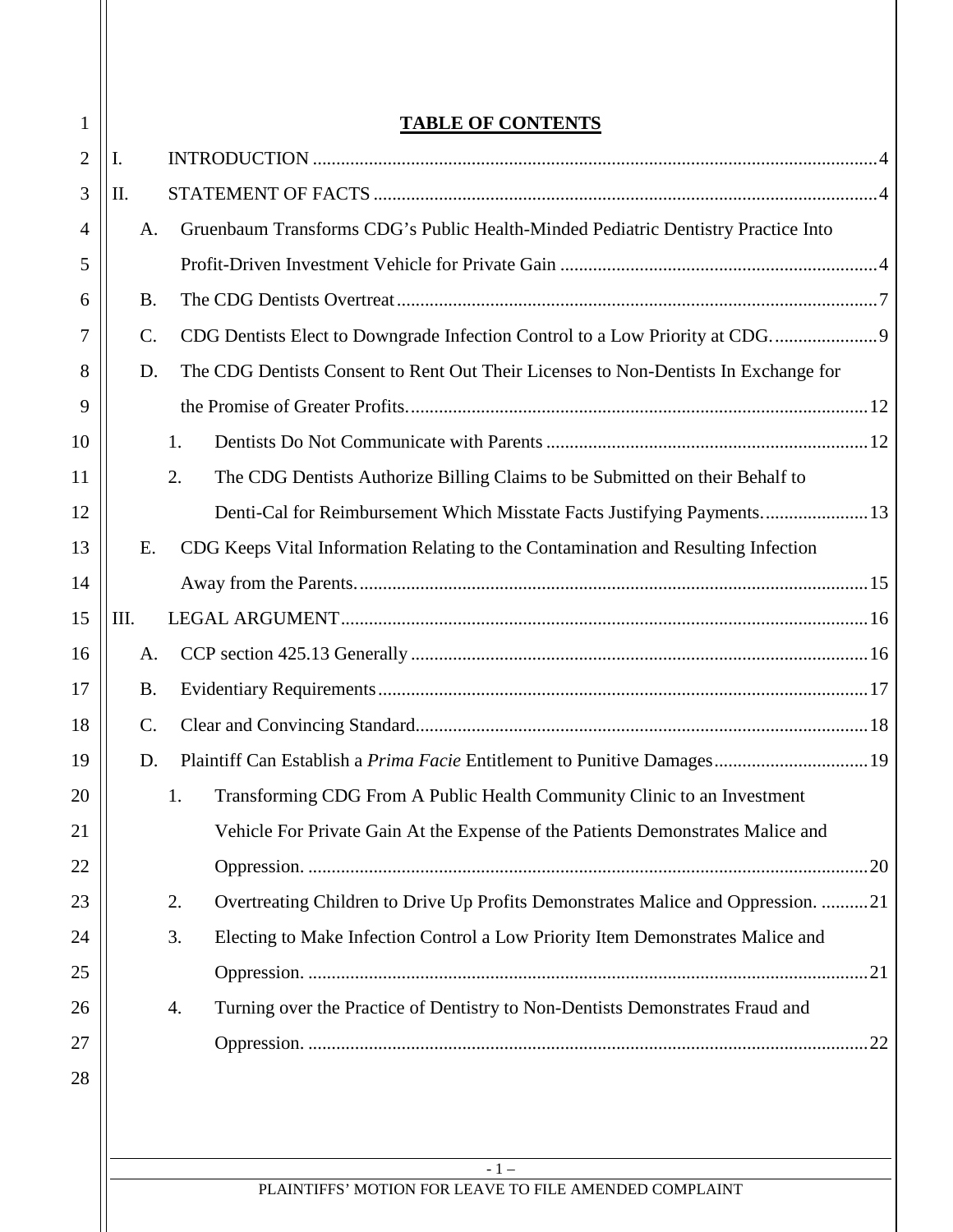| $\mathbf{1}$   |     | 5.<br>Concealing Contaminated Water and an Outbreak of Mycobacterium Infections |  |  |  |  |  |  |
|----------------|-----|---------------------------------------------------------------------------------|--|--|--|--|--|--|
| $\sqrt{2}$     |     |                                                                                 |  |  |  |  |  |  |
| $\mathfrak{Z}$ | IV. |                                                                                 |  |  |  |  |  |  |
| $\overline{4}$ |     |                                                                                 |  |  |  |  |  |  |
| 5              |     |                                                                                 |  |  |  |  |  |  |
| 6              |     |                                                                                 |  |  |  |  |  |  |
| $\overline{7}$ |     |                                                                                 |  |  |  |  |  |  |
| $8\,$          |     |                                                                                 |  |  |  |  |  |  |
| 9              |     |                                                                                 |  |  |  |  |  |  |
| $10\,$         |     |                                                                                 |  |  |  |  |  |  |
| 11             |     |                                                                                 |  |  |  |  |  |  |
| 12             |     |                                                                                 |  |  |  |  |  |  |
| 13             |     |                                                                                 |  |  |  |  |  |  |
| $14$           |     |                                                                                 |  |  |  |  |  |  |
| 15             |     |                                                                                 |  |  |  |  |  |  |
| 16             |     |                                                                                 |  |  |  |  |  |  |
| $17\,$         |     |                                                                                 |  |  |  |  |  |  |
| $18\,$         |     |                                                                                 |  |  |  |  |  |  |
| 19             |     |                                                                                 |  |  |  |  |  |  |
| $20\,$         |     |                                                                                 |  |  |  |  |  |  |
| 21             |     |                                                                                 |  |  |  |  |  |  |
| $22\,$         |     |                                                                                 |  |  |  |  |  |  |
| 23             |     |                                                                                 |  |  |  |  |  |  |
| $24\,$         |     |                                                                                 |  |  |  |  |  |  |
| $25\,$         |     |                                                                                 |  |  |  |  |  |  |
| 26             |     |                                                                                 |  |  |  |  |  |  |
| $27\,$         |     |                                                                                 |  |  |  |  |  |  |
| 28             |     |                                                                                 |  |  |  |  |  |  |
|                |     |                                                                                 |  |  |  |  |  |  |
|                |     | $-2-$                                                                           |  |  |  |  |  |  |
|                |     | PLAINTIFFS' MOTION FOR LEAVE TO FILE AMENDED COMPLAINT                          |  |  |  |  |  |  |
|                |     |                                                                                 |  |  |  |  |  |  |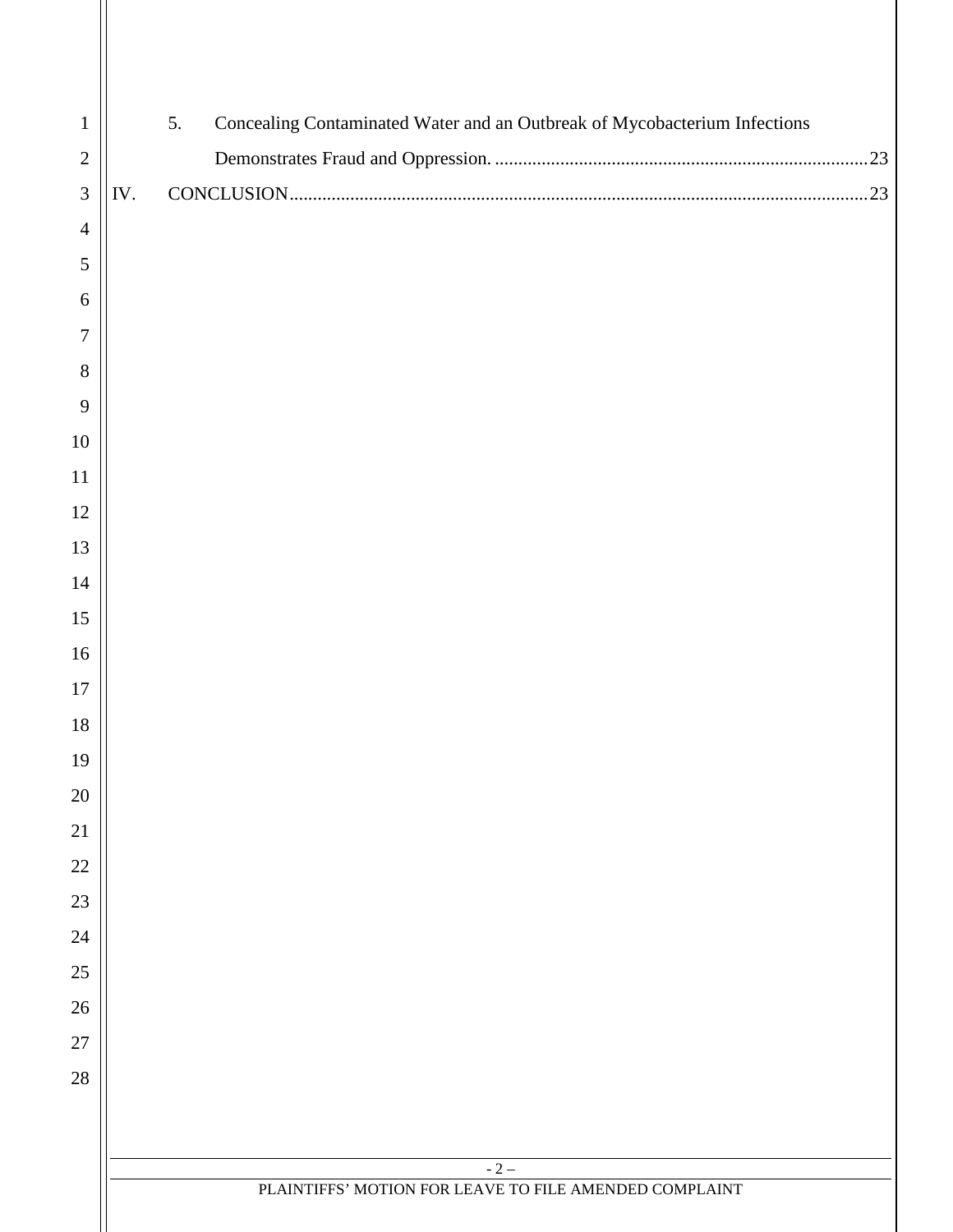# **TABLE OF AUTHORITIES**

1  $\overline{a}$ 

 $\mathbf{H}$ 

| $\overline{2}$ | <b>Cases</b>                                                                                  |
|----------------|-----------------------------------------------------------------------------------------------|
| 3              | American Airlines, Inc. v. Sheppard, Mullin, Richter & Hampton (2002) 96 Cal.App.4th 1017  18 |
| $\overline{4}$ |                                                                                               |
| 5              |                                                                                               |
| 6              |                                                                                               |
| $\tau$         |                                                                                               |
| 8              |                                                                                               |
| 9              |                                                                                               |
| 10             | J.R. Norton Co. v. General Teamsters, Warehousemen & Helpers Union Local 890 (1989) 208       |
| 11             |                                                                                               |
| 12             |                                                                                               |
| 13             |                                                                                               |
| 14             |                                                                                               |
| 15             | <b>Statutes</b>                                                                               |
| 16             |                                                                                               |
| 17             |                                                                                               |
| 18             |                                                                                               |
| 19             |                                                                                               |
| 20             |                                                                                               |
| 21             |                                                                                               |
| 22             |                                                                                               |
| 23             |                                                                                               |
| 24             | <b>Other Authorities</b>                                                                      |
| 25             |                                                                                               |
| 26             | <b>Regulations</b>                                                                            |
| 27             | California Code of Regulations, § 1005(b), Minimum Standards for Infection Control22          |
| 28             |                                                                                               |
|                |                                                                                               |
|                |                                                                                               |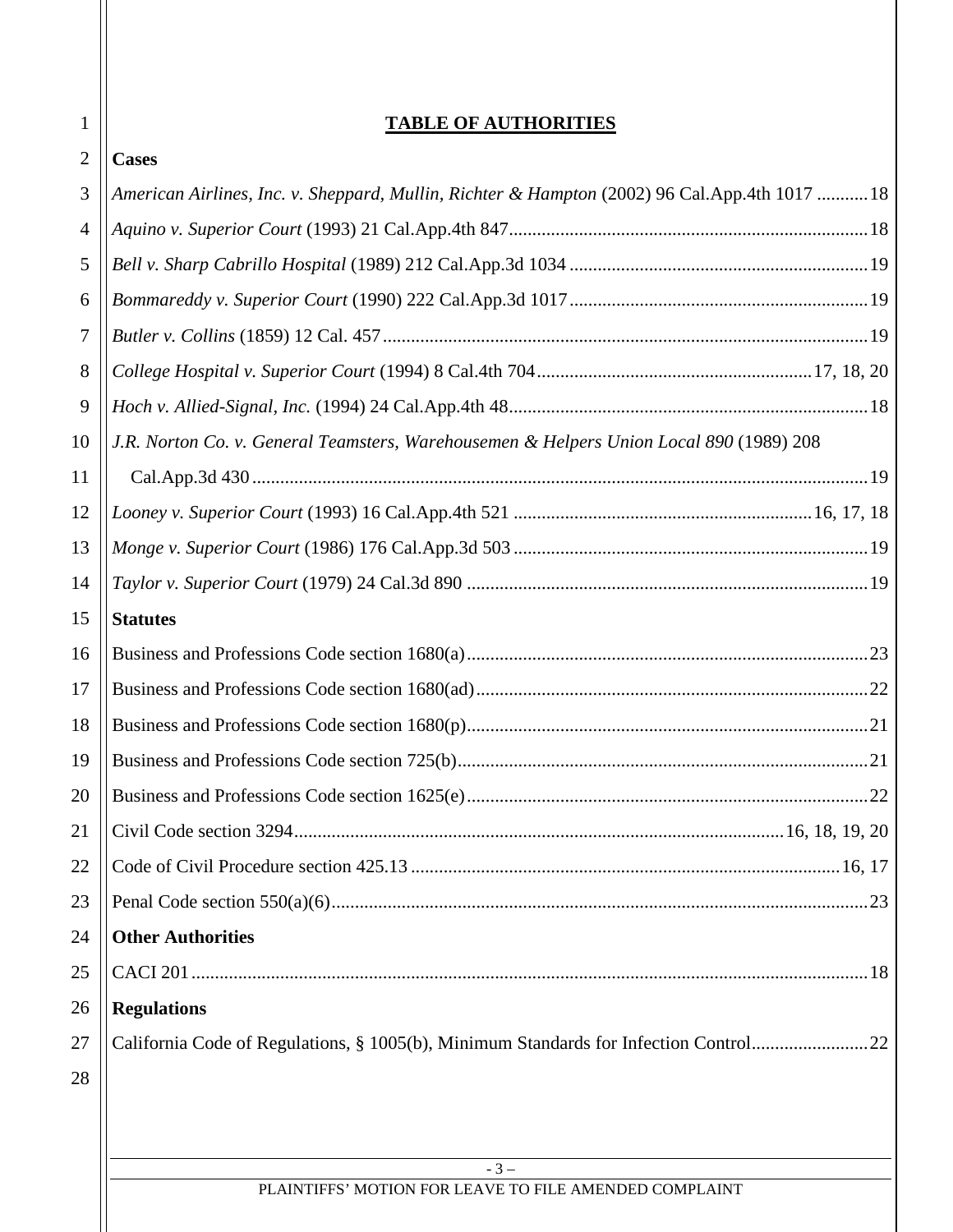#### **MEMORANDUM OF POINTS AND AUTHORITIES**

## **I. INTRODUCTION**

Plaintiffs should be allowed to amend their complaint to add punitive damages allegations against the Dentist Defendants pursuant to Civil Code section 3294, and Code of Civil Procedure sections 425.13, 473, and 576 because the CDG dentists engaged in conduct reflecting malice, oppression and fraud, leading to severe damages in a vulnerable client population (underprivileged children).

CDG is a tale of two clinics: the community dentists with a public health mission envisioned by founder Scott Jacks, and the investment flip dreamed up by former attorney Sam Gruenbaum; the childfriendly fun place advertised to a Hispanic clientele, and the threat to public safety created by hands-off dentists willing to hand off major clinical tasks to assistants, so the dentists could concentrate on meeting the ever-increasing production demands set by management.

This motion is an effort to square the competing visions, because the CDG dentists' "pass the buck" and "bury your head in the sand" attitudes are unacceptable in the practice of dentistry and must have consequences for them, as they had for the hundreds of children injured by defendants' conduct.

### **II. STATEMENT OF FACTS**

# **A. Gruenbaum Transforms CDG's Public Health-Minded Pediatric Dentistry Practice Into Profit-Driven Investment Vehicle for Private Gain**

In 1983, Dr. Scott Jacks, who is "very involved in the local community," opens up his dental clinic in South Gate, seeking to address the "significant access-to-care barriers for underprivileged and underinsured children" in southeastern L.A. County, "in an area where few or no doctors made a choice to practice." [*See* Declaration of Carlos X. Colorado ("Colorado Decl."), Ex. A (Fehmer Depo. Tr.) at 15:10-11, 13-14, 17-18, Ex. B ("Remembering Dr. Scott Jacks").] Dr. Jacks hires John Fehmer, who shares his goal of having "a private business that ha[s] a public health mission." [Ex. A (Fehmer Depo. Tr.) at 15:21-22.] Dr. Jacks and Mr. Fehmer decide that they "never want[] to set the financial goals as the primary priority of the business." [*Id*. at 64:14-16.] Instead, they believe that, if they provide good quality care, patients "will come, they will recommend, and the business will grow, and we will be productive as a result of that, not the other way around." [*Id*. at 64:21-23.] "In fact, over the years,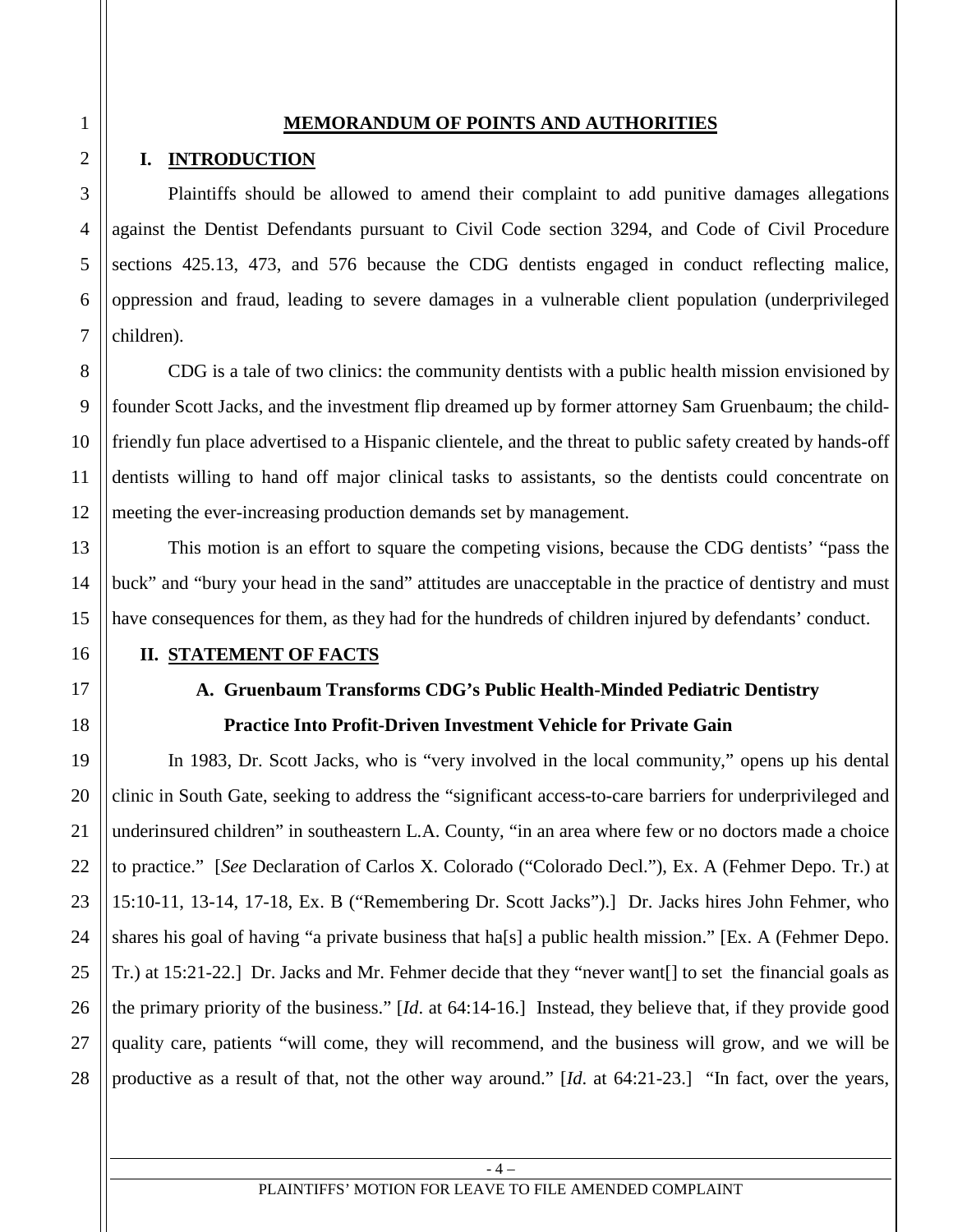1 2 many, many times," Dr. Jacks resists "grow[th] for the sake of growth. And he [tells] people -- and he sa[ys] it over and over again -- *the last thing I would ever want is for our group to become the Western Dental of pediatric dentistry*." [*Id*. at 81:14-15, 17-21 (emphasis added).] For example, Dr. Jacks never sends around memos urging dentists to treat more patients. [Ex. C (Diaz Depo. Tr.) at 161:22-162:1, Ex. D (Nguyen Depo. Tr.) at 91:17-21 and 118:20-23.]

In September 2014, Dr. Jacks and Mr. Fehmer meet with Samuel Gruenbaum, former Western Dental CEO, to discuss his experience with the provision of vision services at dental clinics. [*Id*. at 43:4-25.] The day after this meeting, October 1, 2014, Dr. Jacks unexpectedly dies. [Ex. E (Marsha Jacks Depo. Tr.) at 48:19-20, 83:20-84:4.] On or about October 8, 2014, one week after Dr. Jacks' death, Gruenbaum sends the Jacks' daughter Lauren a "Business points" memo in support of Gruenbaum's proposal to be given unfettered access to CDG operations, so that Gruenbaum could advise the family, including by "provid[ing] input regarding private equity company investments in dental companies and investment bankers/advisers for dental companies." [*See* Colorado Decl. at Ex. F (exhibit to Defendants' opposition to motion for determination of privilege.]

Gruenbaum preys upon Mrs. Jacks' vulnerability following Dr. Jacks' death and her uneasiness with making business decisions to remove Fehmer and insinuate himself to replace him. [Ex. A (Fehmer Depo. Tr.) at 84:23-85.10; *see also*, Ex. E (Marsha Jacks Depo. Tr.) at 68:19-20 ("Scott died, and I got stuck with these dental offices"), 84:3-4 ("My husband died. Everything got thrown in my lap").] On March 10, 2015, Mr. Fehmer is taken out of his position as CEO. [Ex. A (Fehmer Depo. Tr.) at 95:6-10.] By April 30, 2015, he is off the payroll. [*Id*. at 95:11-13.] In the letter notifying him of his removal, Mrs. Jacks tells Mr. Fehmer that she intends to appoint Gruenbaum as interim president and CEO. [Ex. E (Marsha Jacks Depo. Tr.) at 123:19-124:4.]

Shortly after the takeover, on April 4, 2015 Gruenbaum's team notifies all dentists, managers and treatment coordinators that each office will now receive "daily dashboard" reports that track, among other things, daily productivity dentist productivity by doctor and by office. [*See* Colorado Decl., Ex. G (Sakamoto Memo).] The "dashboards" track each time payment checks are received from Denti-Cal, the number of patients seen in the office, the number of patient visits, and "\$/Visit," defined as the "Average production per visit." [*Id.*] The reports generated by the system display the dentist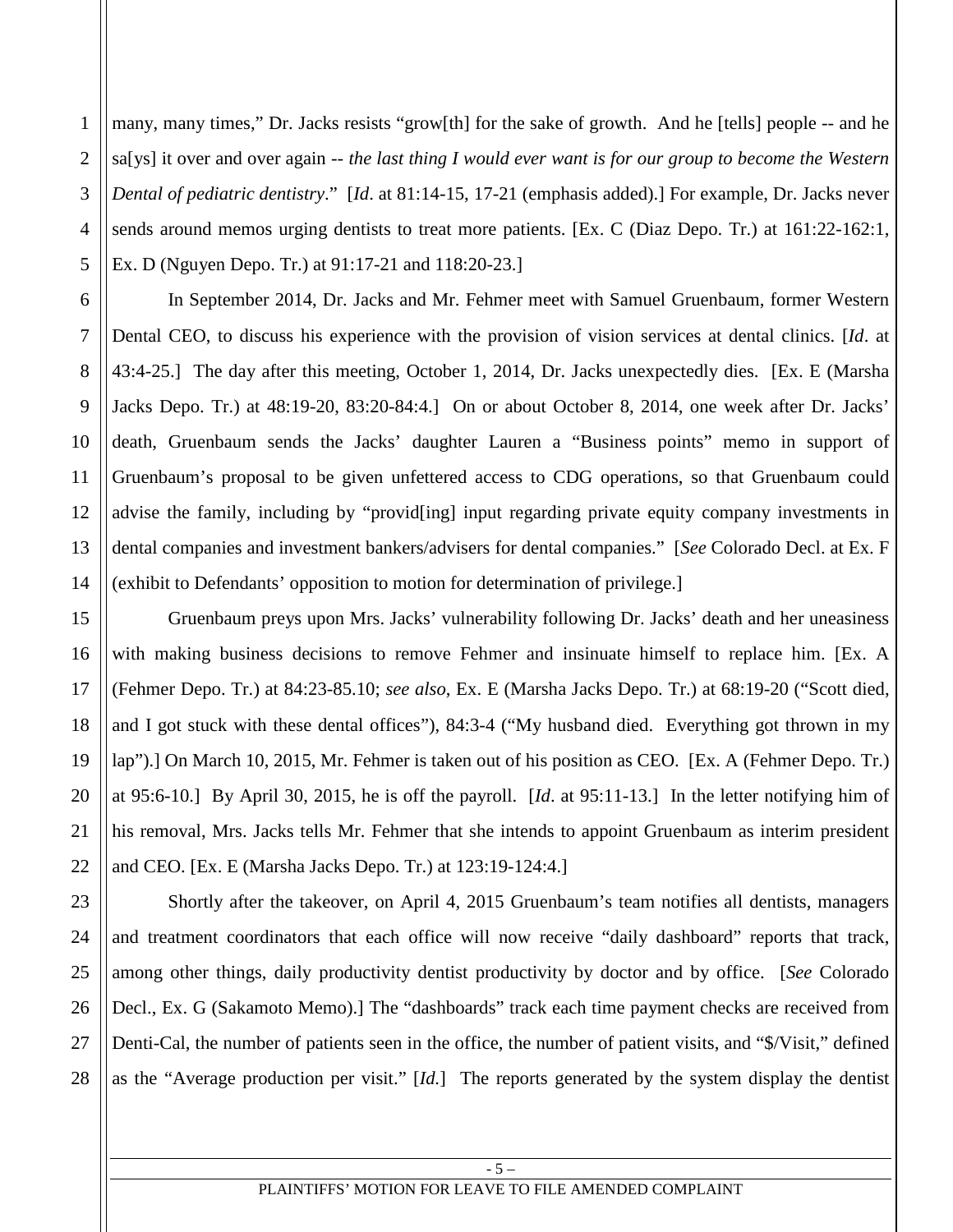2 3 4 5 6 7 8 9 10 11 12 13 14 15 dentist by dentist. [*See* Colorado Decl., Ex. H (Defense Production Exhibit 170).] On May 22, 2015, Gruenbaum's team notifies CDG managers and dentists of new procedures being put in place "In an effort to drive performance and improve overall efficiency within the organization[.]" [*See* Colorado Decl., Ex. I (Deposition Exhibit 110).] The plan requires "All Office Managers, Doctors and Treatment Coordinators" to attend monthly meetings at every office, where the attendees will review daily Flash reports "summarizing Month-to-Date (MTD), Year-to-Date (YTD) and Prior Year-to-Date (PYTD) performance" figures. [*Id*.] With these tools in hand, dentists and senior management must engage in monthly reviews of: • Doctor productivity • Labor analysis • Payroll management • Supply management • Collections • Ortho performance [*Id*.] In his transmittal to Marsha Jacks, Gruenbaum brags that these procedures "are new developments" for the offices." [*Id*.]

performance figures side by side in a chart that summarizes their production month by month and

1

16

17

18

19

20

21

22

23

24

25

26

27

28

On January 21, 2016, Gruenbaum sends an email to "All Doctors and Office Managers" at CDG's ten locations setting forth the "Office Proficiency Expectations for 2016." [*See* Colorado Decl., Ex. J (Depo Exhibit 59).] Gruenbaum states that "we hope to see the office perform at high levels in all respects, including production."<sup>1</sup> [*Id*.] He announces that, based on a review of "production levels by office," management "intend[s] to provide you with information every month regarding what appear to be reasonable levels of production[.]" [*Id*.] Gruenbaum instructs that the information should be used to set "goals, expectations and guidelines for the performance of your offices." [*Id*.]

On March 10, 2016, Gruenbaum sends an email to CDG dentists and office managers with the subject line, "Production levels -- message from Sam G: need to excel!!!" [*See* Colorado Decl., Ex. K (Depo Exhibit 96).] In the body of the message, Gruenbaum writes, "I'm writing to share with you my wish and focus regarding production levels." [*Id*.] After complaining about the levels of production,

<sup>1</sup> Generally, "production" refers to the value of procedures performed by a doctor or under her supervision that the doctor can therefore bill for. [Ex. C (Diaz Depo. Tr.) at 138:10-15; Ex. M (Abraham Depo. Tr.) at 244:12-24.]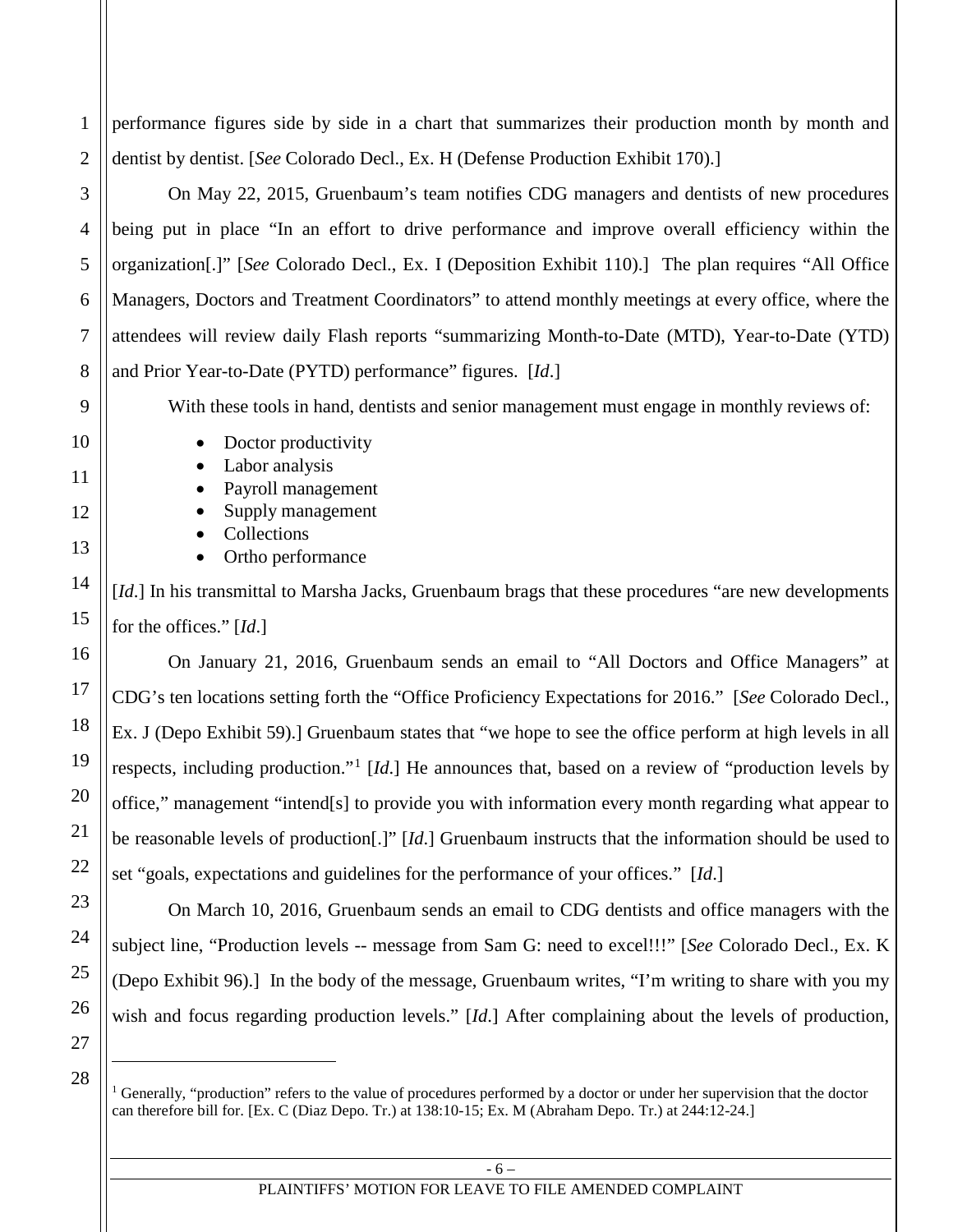Gruenbaum exhorts, "I ask and urge that you make your best efforts to produce at optimal levels[.] [*Id*.] He continues, "It's simple enough to say we are a business and we have to focus on productivity and profitability. That requires a focus on production." [*Id*.] He goes on, "I ask that everyone focus and push themselves to do a bit more than you are," and discloses that "I will soon be coming to every office to meet with each and everyone of you to discuss these and other goals and developments." [*Id*.] The following day, Anaheim clinic manager Elma Irving sends an email to dentists at that clinic. [*Id*.]

One of the recipients of Gruenbaum's original email and Ms. Irving's forward is Dr. Lisa Nguyen. [*Id*.] Dr. Nguyen is asked at her deposition and testifies as follows:

1

2

3

4

5

6

7

8

9

10

11

12

13

14

15

16

17

18

19

20

21

22

Q. Did you at the time feel that you could produce more *without overtreating*. A. *No*.

[Ex. D (Nguyen Depo. Tr.) at 156:1-2 (emphasis added).]

Nevertheless, on June 2, 2016, the dentists are advised that their compensation will be incentivized as they will now "receive a higher percentage of production than you had been receiving." [*See* Colorado Decl., Ex. L (Depo Exhibit 63).] Dentists are told that "The new formula is based on a tiered system with higher compensation percentage applied on incremental levels of average daily production"—i.e., the more the dentists produce, the more the more generously they are rewarded. [*Id*.]

# **B. The CDG Dentists Overtreat**

Dr. Alan Gluskin, professor and co-chair of the Department of Endodontics at University of the Pacific, Arthur A. Dugoni School of Dentistry, currently a Fellow of the International College of Dentists and the American College of Dentists, believes that CDG dentists overtreat, based on his review of some of the dental records for children receiving treatment at the clinic. Dr. Gluskin specifically finds that that the following pulpotomies by CDG dentists are questionable or unnecessary:

| $\parallel$ No.                                                                                                               | <b>Dentist</b> | <b>Patient</b> | <b>Treatment</b> | <b>Tooth</b> | Necessary?     | <b>Adequate?</b> |
|-------------------------------------------------------------------------------------------------------------------------------|----------------|----------------|------------------|--------------|----------------|------------------|
|                                                                                                                               | Dr. Diaz       | J. Cardoso     | BRC, SSC         | E            | N <sub>o</sub> | N <sub>o</sub>   |
| ۷.                                                                                                                            |                |                | BRC, SSC         | F            | No             | N <sub>0</sub>   |
|                                                                                                                               |                | F. Ahmadi      | BRC, SSC         | K            | Questionable   | N <sub>0</sub>   |
| 4.                                                                                                                            |                |                | BRC, SSC         |              | Questionable   | N <sub>o</sub>   |
|                                                                                                                               |                | D. Cruz        | BRC, SSC         | K            | N <sub>o</sub> | No opinion       |
| 6.                                                                                                                            |                |                | BRC, SSC         | T            | N <sub>o</sub> | No opinion       |
| 7.                                                                                                                            |                | M. Domingo     | BRC, SSC         |              | No             | No opinion       |
| $\begin{array}{c} \begin{array}{c} \begin{array}{c} \begin{array}{c} \end{array}\\ \end{array} \end{array} \end{array}$<br>8. |                |                | BRC, SSC         | D            | No             | No opinion       |
|                                                                                                                               |                |                | BRC, SSC         | E            | N <sub>o</sub> | No opinion       |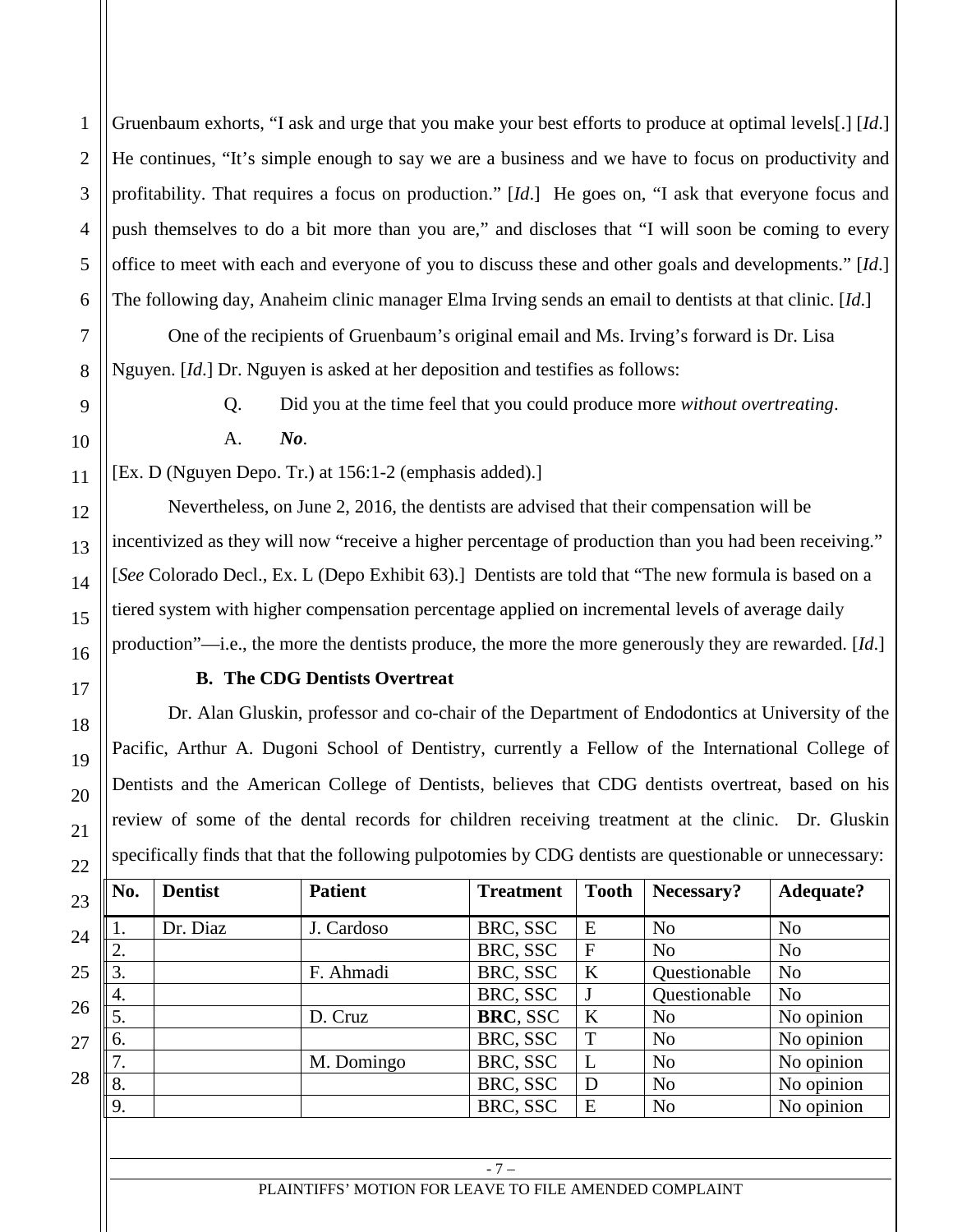| No.             | <b>Dentist</b> | <b>Patient</b>          | <b>Treatment</b> | <b>Tooth</b>              | Necessary?     | <b>Adequate?</b> |
|-----------------|----------------|-------------------------|------------------|---------------------------|----------------|------------------|
| 10.             | Diaz cont'd    | M. Domingo cont'd       | BRC, SSC         | $\boldsymbol{\mathrm{F}}$ | N <sub>o</sub> | No opinion       |
| 11.             |                |                         | BRC, SSC         | G                         | N <sub>o</sub> | No opinion       |
| 12.             |                | A. Feldblumb            | BRC, SSC         | $\overline{A}$            | N <sub>o</sub> | No opinion       |
| 13.             |                |                         | BRC, SSC         | T                         | N <sub>o</sub> | No opinion       |
| 14.             |                | Y. Hernandez            | BRC, SSC         | $\mathbf{A}$              | No             | No opinion       |
| 15.             |                |                         | BRC, SSC         | S                         | N <sub>o</sub> | No opinion       |
| 16.             |                |                         | BRC, SSC         | T                         | N <sub>o</sub> | No opinion       |
| 17.             |                | J. Jin                  | BRC, SSC         | $\overline{A}$            | N <sub>o</sub> | No (BRC)         |
| 18.             |                |                         | BRC, SSC         | $\bf K$                   | N <sub>o</sub> | No (BRC)         |
| 19.             |                | A. Perez                | BRC, SSC         | $\mathbf{A}$              | N <sub>o</sub> | No opinion       |
| 20.             |                |                         | BRC, SSC         | $\, {\bf B}$              | N <sub>o</sub> | No opinion       |
| 21.             |                | S. Rico                 | BRC, SSC         | J                         | N <sub>o</sub> | No opinion       |
| 22.             |                |                         | BRC, SSC         | $\bf K$                   | N <sub>o</sub> | No opinion       |
| 23.             |                |                         | BRC, SSC         | L                         | No             | No opinion       |
| 24.             |                | M. Rodriguez            | BRC, SSC         | L                         | No             | No opinion       |
| 25.             |                |                         | BRC, SSC         | S                         | N <sub>o</sub> | No opinion       |
| 26.             | Dr. Abraham    | V. Quintero             | BRC, SSC         | $\overline{B}$            | Questionable   | No opinion       |
| 27.             |                |                         | BRC, SSC         | S                         | Questionable   | No (BRC)         |
| 28.             |                |                         | BRC, SSC         | T                         | Questionable   | No opinion       |
| 29.             |                | $\overline{C}$ . Chavez | BRC, SSC         | $\overline{A}$            | No (BRC)       | N <sub>o</sub>   |
| 30.             |                |                         | BRC, SSC         | T                         | No (BRC)       | N <sub>o</sub>   |
| 31.             |                | E. Flores               | BRC, SSC         | S                         | N <sub>o</sub> | N <sub>o</sub>   |
| 32.             |                |                         | BRC, SSC         | $\mathbf I$               | No             | No               |
| 33.             |                |                         | BRC, SSC         | K                         | N <sub>o</sub> | N <sub>o</sub>   |
| 34.             |                | J. Gomez                | BRC, SSC         | T                         | No (BRC)       | N <sub>o</sub>   |
| 35.             |                | Y. Ortiz                | BRC, SSC         | $\, {\bf B}$              | N <sub>o</sub> | N <sub>o</sub>   |
| 36.             | Abraham cont'd | Y. Ramirez              | BRC, SSC         | $\, {\bf B}$              | No (BRC)       | Questionable     |
| 37.             |                |                         | BRC, SSC         | $\mathbf T$               | No (BRC)       | Questionable     |
|                 |                |                         |                  | L                         |                |                  |
| 38.             |                |                         | BRC, SSC         |                           | No (BRC)       | N <sub>o</sub>   |
| $\parallel$ 39. |                |                         | BRC, SSC         | $\bf J$                   | No (BRC)       | Questionable     |
| 40.             |                |                         | BRC, SSC         | $\bf K$                   | No (BRC)       | Questionable     |
| 41.             |                |                         | BRC, SSC         | D                         | No (BRC)       | Questionable     |
| 42.             |                |                         | BRC, SSC         | ${\bf E}$                 | No (BRC)       | Questionable     |
| 43.             |                |                         | BRC, SSC         | $\mathbf F$               | No (BRC)       | Questionable     |
| 44.             |                | N. Taherkhani           | BRC, SSC         | A                         | N <sub>o</sub> | N <sub>o</sub>   |
| 45.             |                |                         | BRC, SSC         | B                         | N <sub>o</sub> | No               |
| 46.             |                |                         | BRC, SSC         | I                         | N <sub>o</sub> | N <sub>o</sub>   |
| 47.             |                |                         | BRC, SSC         | J                         | N <sub>o</sub> | No               |
| 48.             |                |                         | BRC, SSC         | K                         | N <sub>o</sub> | N <sub>o</sub>   |
| 49.             |                |                         | BRC, SSC         | M                         | No (BRC)       | No (BRC)         |
| 50.             |                |                         | BRC, SSC         | $\mathbf R$               | No (BRC)       | No (BRC)         |
| 51.             |                |                         | BRC, SSC         | S                         | No             | N <sub>o</sub>   |

- 8 –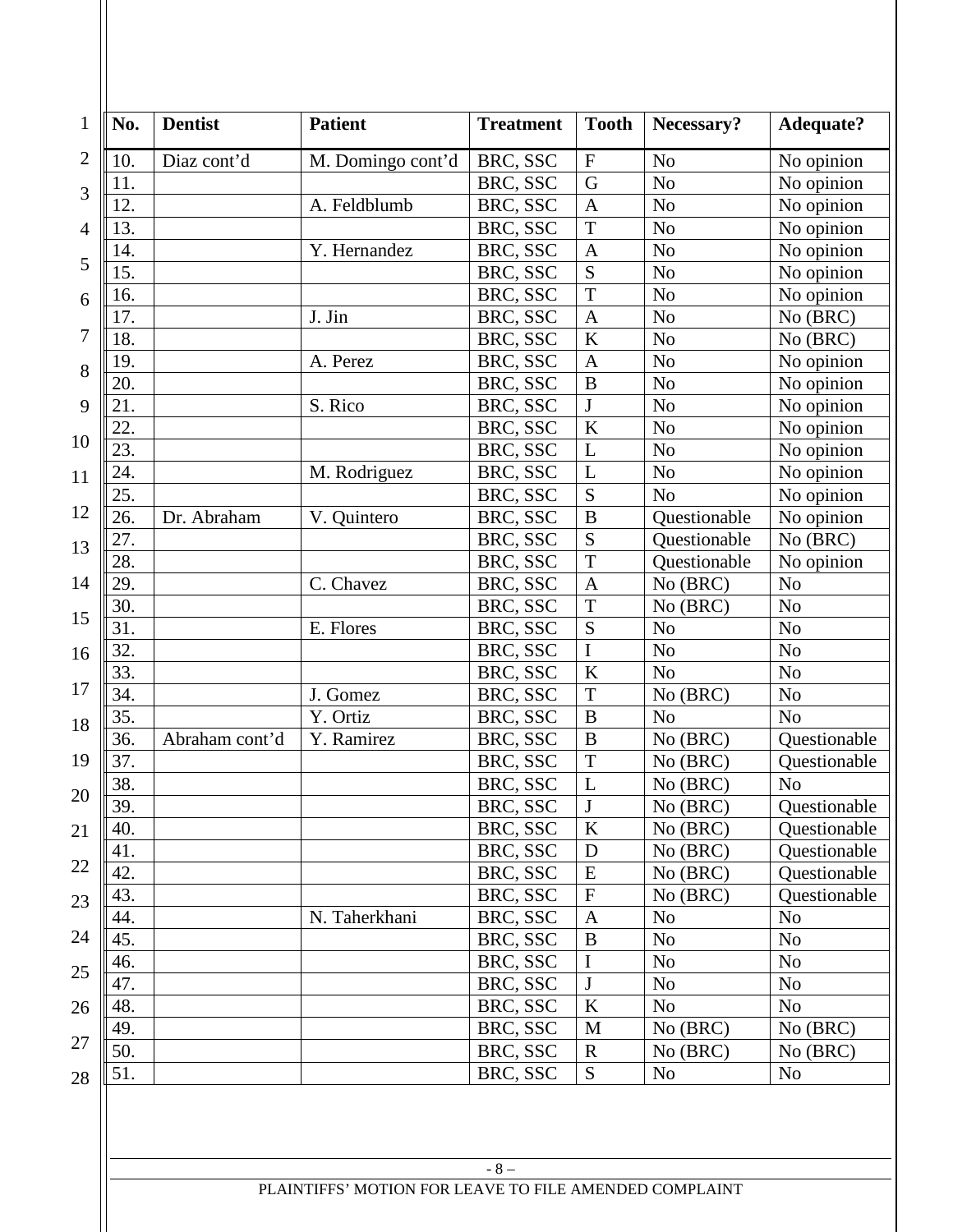[*See* Declaration of Dr. Alan Gluskin, and Exhibits B - E thereto.] Dr. Gluskin finds that Dr. Diaz and Dr. Abraham performed unnecessary pulpotomies on sixteen of the twenty-five patients whose records he reviews, including bellwether plaintiffs Jason Cardoso and Valeria Quintero. [*Id.*]

#### **C. CDG Dentists Elect to Downgrade Infection Control to a Low Priority at CDG.**

The dentists at CDG know the importance of infection control and the potential for harm if sufficient controls are not followed. [Ex. C (Diaz Depo. Tr.) at 200:5-14 (water used during treatments comes in contact with blood supply); Ex. D (Nguyen Depo. Tr.) at 136:8-14 (failure of the autoclave in baby root canal potential source of infection); Ex. M (Abraham Depo. Tr.) at 271:15-19 (patient safety one of the important things she needs to provide her patients).] Yet, the CDG dentists take a laissezfaire attitude toward safety and infection control and prevention. Dr. Minsky does not agree that safety is the primary responsibility of the dentist in caring for and treating the patient. [Ex. N (Minsky Depo. Tr.) at 37:22-25.] Dr. Minsky has the ultimate authority regarding the sterilization and disinfection of water line units at CDG Anaheim but he does not involve himself in training employees of the management company tasked to carry out infection control. [*Id.* at 144:16-24.] He believes it appropriate to have nondental professionals training medical assistants in infection control and prevention. [*Id.* at 147:6-9.] He is unfamiliar with the arrangements in place; for example, he is not sure whether the management company owns the sterilization equipment. [*Id.* at 151:22-152:3.] He testifies that he believes the water lines are appropriately cared for and managed in the time frame of January of 2016 to September of 2016, but he cannot specify what gives him that assurance. [*Id.* at 104:24-105:9.] He does not recall if he ever directly observes employees flushing the water lines. [*Id.* at 148:9-15.] He does not initiate any policies in infection control. [*Id.* at 145:2-6.]

The other dentists reflect the same lack of interest and concern. Dr. Nguyen considers herself not personally responsible in any manner whatsoever for the safety and the cleanliness of the dental water at CDG. [*Id.* at 161:9-12.] Asked what steps she takes to ensure that all her instruments used during a procedure are sterile, she unhesitatingly responds "None." [*Id.* at 202:3-5.] Asked what steps she takes in 2016 to insure the instruments she uses in a baby root canal are sterile, she likewise responds "None." [*Id.* at 202:6-10.] She does not know if the dental unit waterlines at Anaheim are disinfected in 2016 prior to the infection outbreak. [Ex. D (Nguyen Depo. Tr.) at 40:5-8.] She never

1

2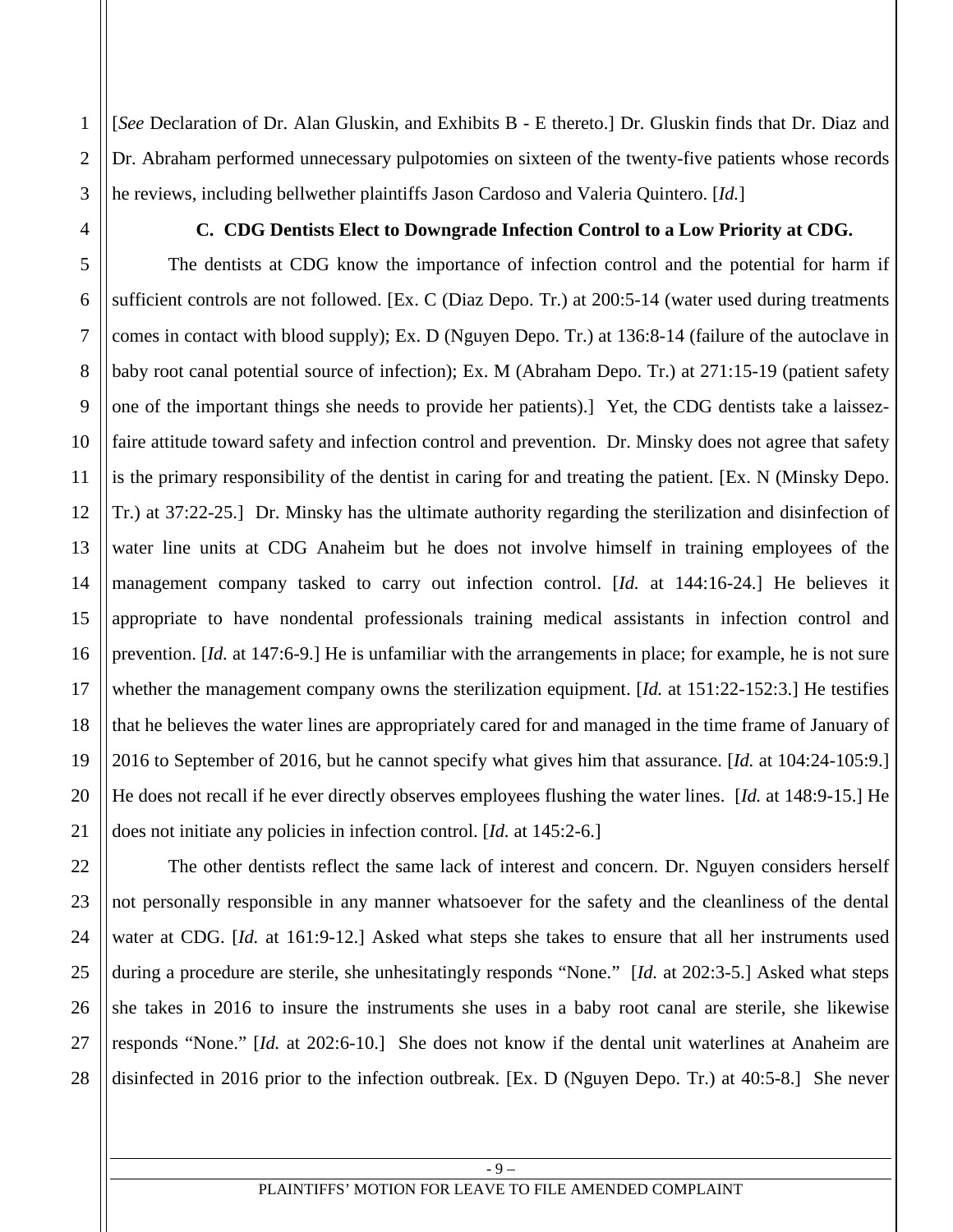1 2 3 4 5 6 has any discussions or communications of any type regarding infection control between May 2015 and September 2016 with the person she believes to be in charge of infection control during that time period. [*Id.* at 115:24-116:3.] She does not know about site surveys for infection control in 2016. [*Id.* at 129:17-19.] In 2016, she is unaware of any specifics of dental unit waterline assessment or disinfection. [*Id.* at 161:6-8.] She cannot cite specifics regarding anything any CDG employee does to ensure that clean water is used at all times for dental procedures at CDG Anaheim. [*Id.* at 40:9-15.]

Her colleague, Dr. Abraham, does not know the difference between disinfection and sterilization. [Ex. M (Abraham Depo. Tr.) at 251:15-17.] She does not know the distinction between "infection control" and "infection prevention." [*Id.* at 387:4-13.] She knows that dental assistants are involved in disinfecting water lines but does not know the details of their responsibilities or who is responsible for the task. [*Id.* at 97:12-20.] Like Dr. Nguyen, she takes a hands-off approach; Dr. Abraham describes her responsibility for consulting manufacturer specifications to determine the best method for maintaining acceptable quality this way:

*This is not something that I would have done, because I don't own this company.* 

*The company has protocols and steps to carry out that. Um, I'm just an* 

### *employee at the company.*

[*Id.* at 409:17-20 (emphasis added).]

When she moves to CDG Anaheim, Dr. Abraham does not know who is the head of infection control there. [*Id.* at 97:1-4.] She assumes someone has the responsibility but does not inquire to find out. [*Id.* at 97:5-11.] She does not know whether the infection control program at Anaheim is any different than at other CDG offices. [*Id.* at 248:18-21.] She does not know whether CDG uses germicides to treat their dental unit water as set forth in CDC recommendations. [*Id.* at 404:16-25.] Although she testifies to witnessing dental assistants conducting sterilization procedures, she cannot describe what those procedures entail. [*Id.* at 248:22-250:9.] She does not recall whether she sees them sterilize the inner tubing of the dental unit water line [*id.* at 250:13-17]; whether the sterilization involved the inner or outer tubing [*id.* at 250:18-21]; she does not know whether the inner tubing waterline of a dental unit can be sterilized [*id.* at 250:22-25.]

28

7

8

9

10

11

12

13

14

15

16

17

18

19

20

21

22

23

24

25

26

27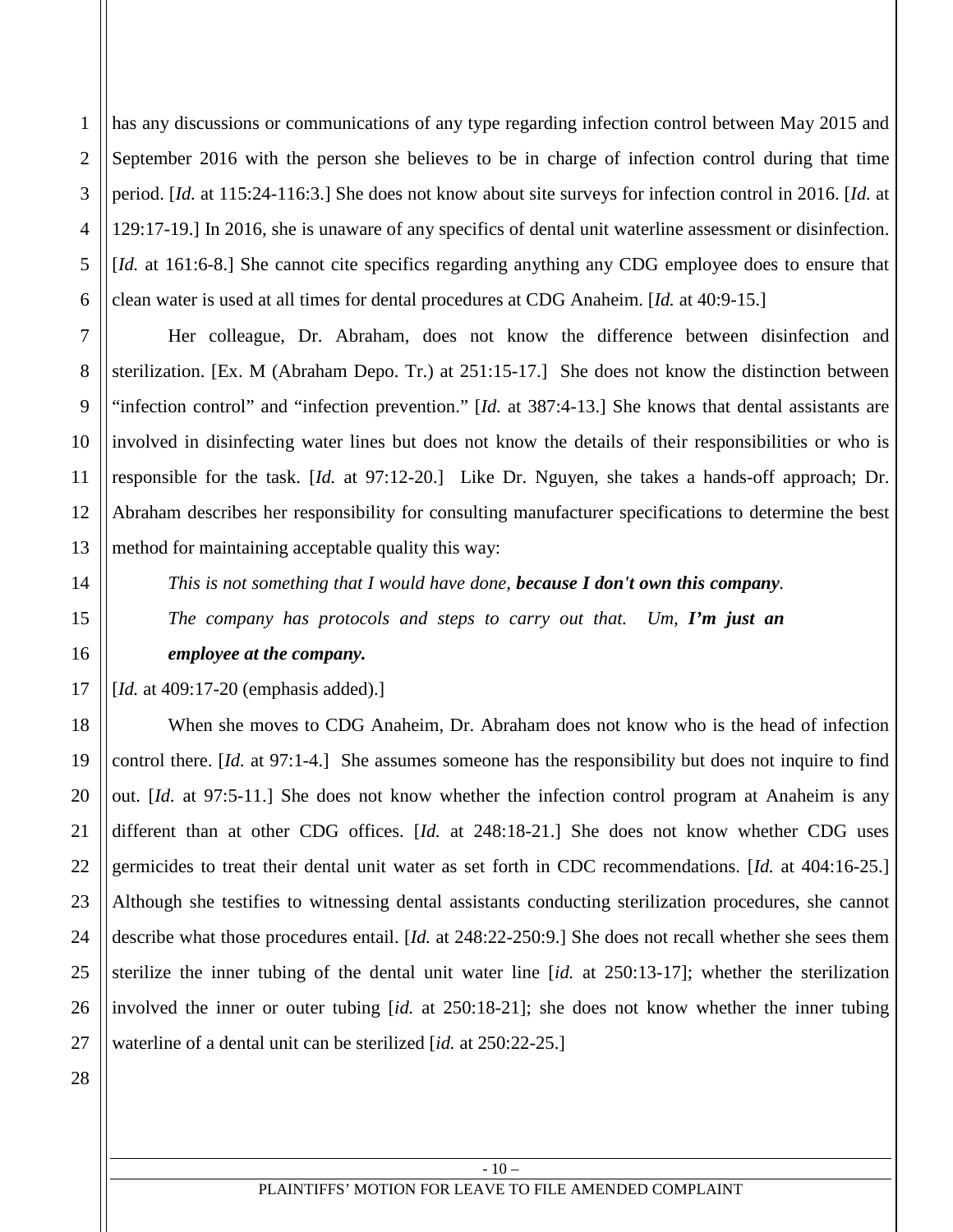Dr. Abraham admits that she does not know the protocol for when there are multiple spore test failures, as there were here. [*Id.* at 393:8-17.] She does not recall whether the Dental Practice Act requires that autoclaves be spore tested weekly. [*Id.* at 397:17-24.] She learns that the inner tubing of the dental unit, through which water flows to the drill, can develop biofilm internally through this case, but not prior to it [*Id.* at 399:3-15 and 403:20-404:8.] She is not aware of any site surveys for infection control at CDG in 2016. [*Id.* at 119:10-12.]

CDG's infection control program does not focus the dentists' attention on water lines. The subject of infection control or dental unit water lines is not mentioned at quarterly meetings before July 2016. [Ex. D (Nguyen Depo. Tr.) at 229:14-17.] Dr. Abraham does not recall anyone at CDG ever providing her with any type of written document that stated infection prevention was an important goal and priority at CDG. [Ex. M (Abraham Depo. Tr.) at 272:10-15.] She is not aware of the protocol for testing dental unit water lines at Anaheim in 2016, assuming one existed. [*Id.* at 119:20-23.] She does not receive training from CDG regarding "water quality, biofilm formation, water treatment methods, and appropriate maintenance protocols for water delivery systems," as recommended by the CDC. [*Id.* at 406:2-9.] Nor is she aware of any literature at CDG relative to infection prevention and control, disinfecting instruments or disinfecting water lines. [*Id.* at 32:14-20.] Similarly, Dr. Nguyen does not recall if the employee manual has any sections relating to infection control. [Ex. D (Nguyen Depo. Tr.) at 220:9.12.] She does not recall any other document available to staff relating to infection control. [*Id.* at 220:13-16.]

20 22 23 24 25 26 27 Although Dr. Diaz claims to have taken classes on infection control, he cannot produce any certificates of completion to certify that he has taken any of them [Ex. C (Diaz Depo. Tr.) at 46:16-20]. Dr. Diaz testifies that he does not document the continuing education classes he takes to demonstrate he is fulfilling the requirement. [*Id.*, at 50:22-51:6.] He admits that, if the Dental Board puts him to task to show he is compliant, "I probably would be a little hard pressed to prove it." [*Id.*, at 51:13-19.] He cannot specify any courses on infection control within the last six years [*id.*, at 47:9-11 and 47:24- 48:2]; he cannot say the location for such classes [*id.*, at 47:12-14 and 48:3-4]; and he has "no knowledge, no recollection" of the instructor of such classes [*id.*, at 47:15-18 and 48:6-8]. In fact, Dr.

28

1

2

3

4

5

6

7

8

9

10

11

12

13

14

15

16

17

18

19

21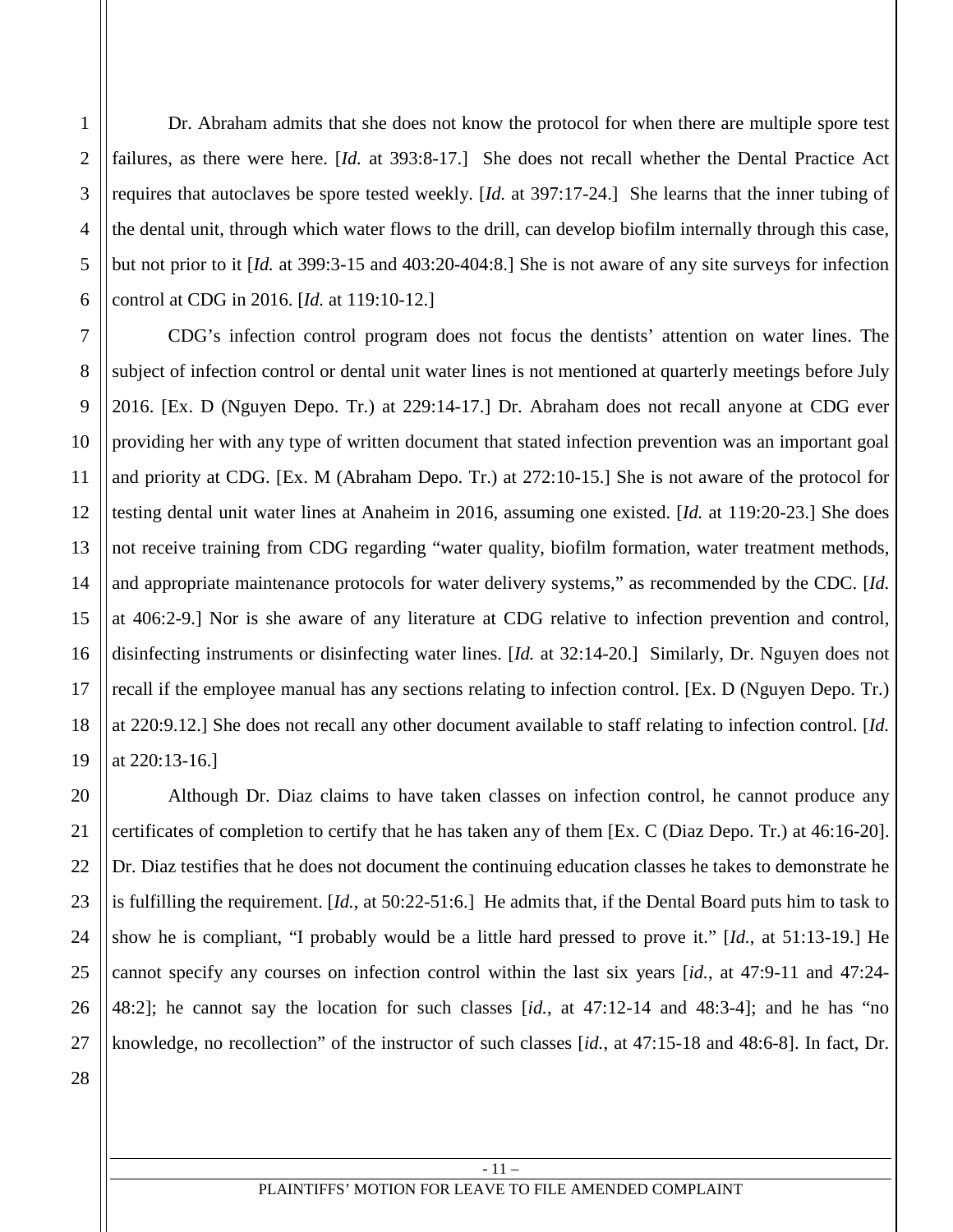Diaz can provide "no information" about taking classes in the last six years dealing with infection control. [*Id.*, at 48:10-13.]

According to a report from the Centers for Disease Control and Prevention, the "[Orange County Health Care Agency] concluded that the outbreak was associated with insufficient treatment of dental unit waterline output water." [See Ex. O (DSGRUB001866).]

1

# **D. The CDG Dentists Consent to Rent Out Their Licenses to Non-Dentists In Exchange for the Promise of Greater Profits.**

By their inattention to non-delegable duties, CDG dentists turn over the practice of dentistry to non-dentists in multiple ways, but we will highlight two areas that are noteworthy: in communication with their clients and in their billing practices. Other ways the dentists turn over their practice are alluded elsewhere: primarily, they do not push back against management demands for increased production, they allow the corporate owners to take over hiring and to manage the practice, and they do no report known misconduct to the dental board. This enabling mentality is exemplified by the conduct described below.

# **1. Dentists Do Not Communicate with Parents**

The dentists at CDG do not place much stock in their obligations to communicate with the parents of the children they treat: for instance, Dr. Minsky believes there is no need to inform parents their children's procedures are videotaped: "I would not have obtained consent. It wasn't my obligation to do that, because I was not providing the dentistry." [Ex. N (Minsky Depo. Tr.) at 54:24-

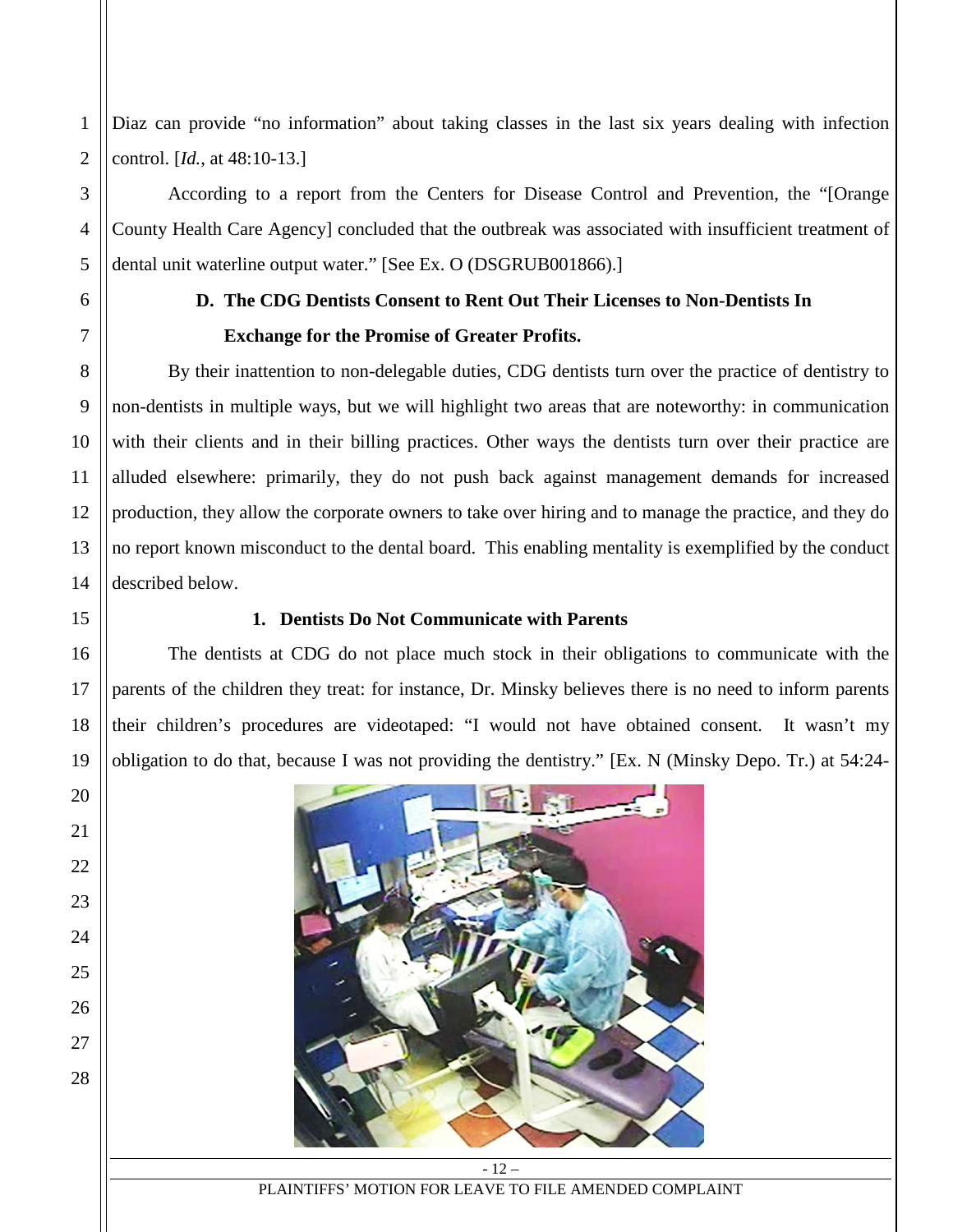1 55:6.]

2

3

4

5

6

7

8

9

10

11

12

13

14

15

16

17

18

19

20

21

22

23

24

25

Previous page—Illustration: screenshot of videotaped procedure of Carson plaintiff Victor Gomez shows restraint device being put over child at the start of treatment. [Ex. P (Screenshot).]

Like the other dentists, Dr. Abraham does not provide parents any written literature when performing baby root canals. [Ex. M (Abraham Depo. Tr.) at 27:13-17.] Parents do not actually talk to the dentists about their children's treatment, but to dental assistants. [Ex. Q (Trejo Depo. Tr.) at 22:18- 24 and 58:22-59:4; Ex. R (Martinez Depo. Tr.) at 32:16-24, 52:5-11 and 86:3-11; Ex. S (Quintero Depo. Tr.) at 28:5-17, 29:21-30:10 and 47:19-23.] Parents are routinely kept out of treatment rooms while their children undergo procedures. [Ex. T (Gomez Depo. Tr.) at 55:23-56:6; Ex. R (Martinez Depo. Tr.) at 32:3-10, 85:24-86:2 and 87:4-13; Ex. S (Quintero Depo. Tr.) at 38:16-22, 58:5-11 and 17- 21.] The parents sign consent forms but, at times, they are provided English language forms when the parents only speak Spanish. [Ex. R (Martinez Depo. Tr.) at 35:14-19.] In those situations, parents take the assistants at their word regarding the forms' contents. [*Id.* at 35:20-36:1.] Other times, parents are made to sign consent forms without reading the forms, so they do not know what they are consenting to. [Ex. Q (Trejo Depo. Tr.) at 48:25-49:3.]

The parents are kept in the dark regarding the water contamination concerns at CDG. Dr. Abraham does not believe it is necessary to convey to parents that there have been repeated spore test failures at the clinic. [Ex. M (Abraham Depo. Tr.) at 394:3-395:22.] The parents are uniformed about water related matters in general. [Ex. T (Gomez Depo. Tr.) at 200:19-25 and 201:24-202:1; Ex. U (Avila Depo. Tr.) at 125:3-126:14 and 128:13-21; Ex. Q (Trejo Depo. Tr.) at 96:15-21, 97:7-98:5 and 98:18-99:4; Ex. R (Martinez Depo. Tr.) at 102:1-103:5, 105:20-106:5, 106:20-107:1, 107:19-108:7, and 109:1-4; Ex. S (Quintero Depo. Tr.) at 154:7-23, 156:12-18, 157:2-12, 158:4-11.) Some of the parents will first learn about water contamination at CDG when they hear it reported in the news or hear it from subsequent treaters after their children become infected. [Ex. U (Avila Depo. Tr.) at 120:20-121:18; Ex. Q (Trejo Depo. Tr.) at 88:9-89:7; Ex. S (Quintero Depo. Tr.) at 141:25-142:16.]

26 27

28

**2. The CDG Dentists Authorize Billing Claims to be Submitted on their Behalf to Denti-Cal for Reimbursement Which Misstate Facts Justifying Payments.**

In various instances at CDG, minor patients are evaluated during their examinations using a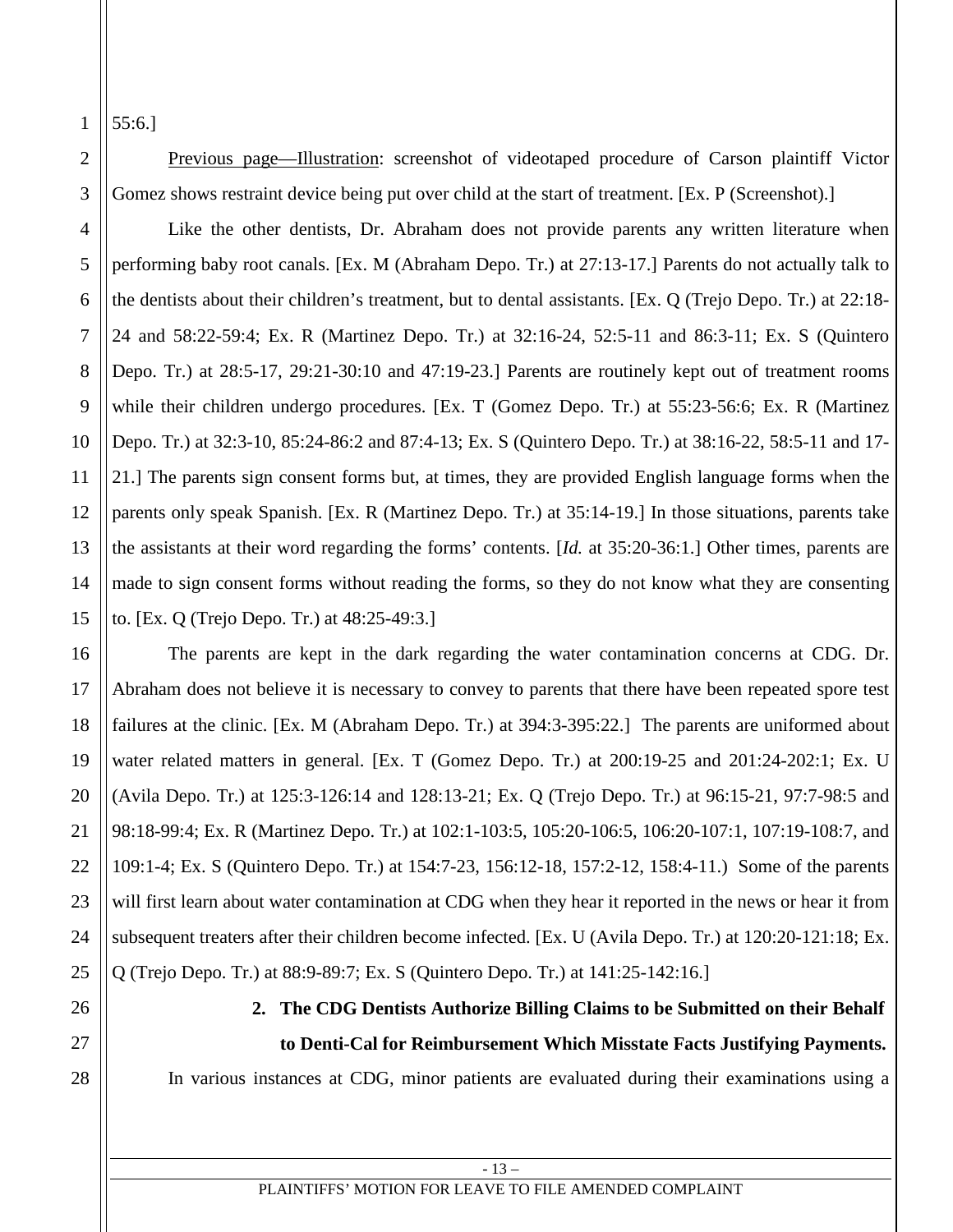rating system that ranks the children's behavior from B1 (most well behaved) to B5 (most difficult to control). [*See* Ex. V (deposition exhibit 95).] Denti-Cal will only reimburse nitrous for uncontrollable children; but, during treatment, the children are evaluated as well-behaved. For example, Ashley Alvarado, one of the coordinated plaintiffs, is rated as a "B-1" for her behavior during her visit on July 14, 2015 in her Treatment Record. [*See* Ex. V at p. 95-1.] To Dr. Nguyen, the treating dentist, "that means 80 percent, they were fairly good." [Ex. D (Nguyen Depo. Tr.), 19:3-5.] Similarly, a detailed summary for the examination on that date describes Ashley as "B1 – cooperative, calm, responsive, tolerant to Trx [treatment]." [*See* Ex. V at p. 95-2, bottom.] However, a Treatment Authorization Request (TAR) to Denti-Cal—a billing submission—for the administration of nitrous oxide to Ashley describes her behavior on July 14, 2015 as a "young uncontrollable PT [patient] … nitrous required." [*Id.* at p. 95-3, lines 10-11.] Dr. Nguyen is forced to admit under oath that the Denti-Cal submission is 'inconsistent'' with her description of the patient's behavior during treatment. [Ex. D (Nguyen Depo.

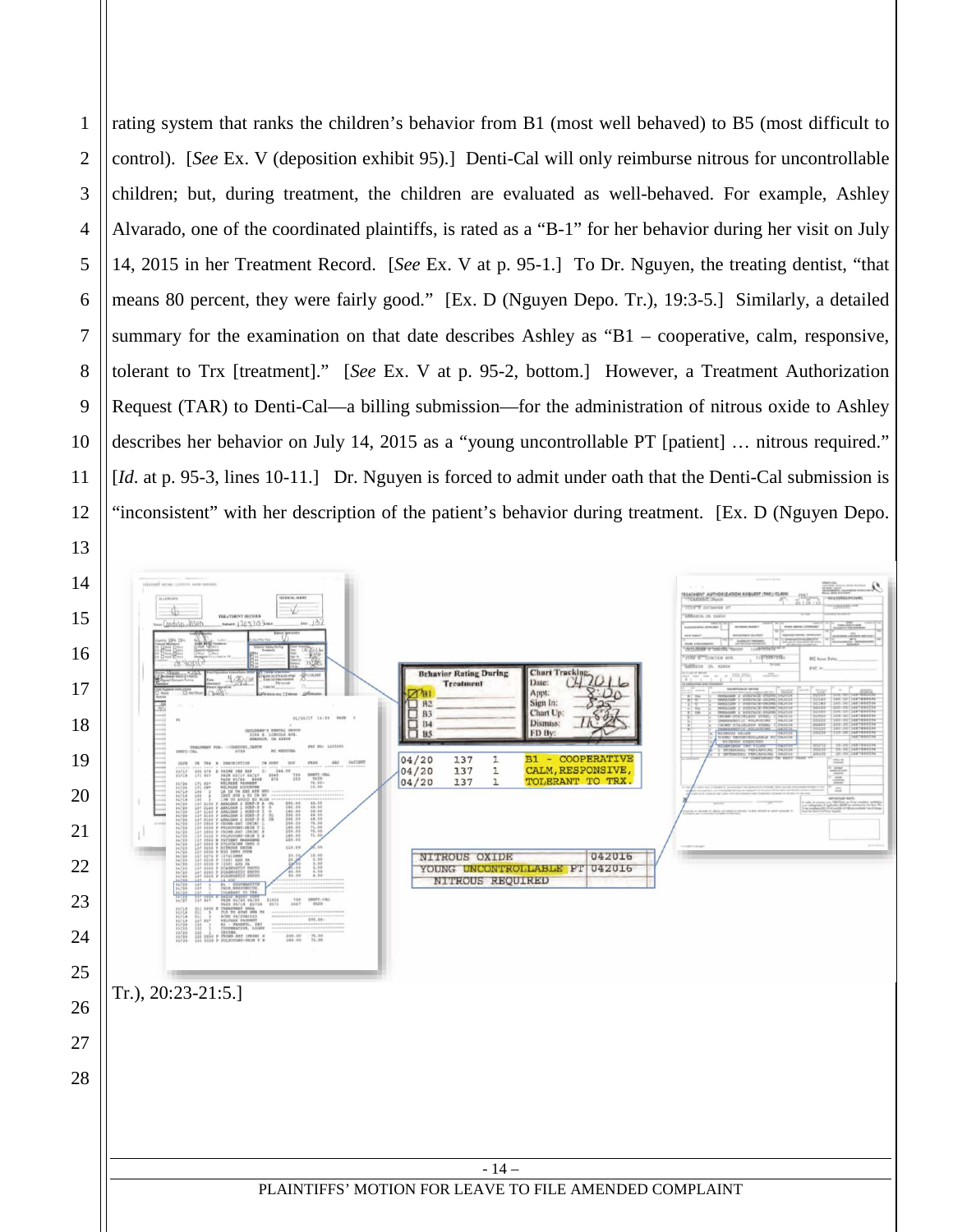Illustration: The internal forms (left) show "B1" and "B1- Cooperative, Calm, Responsive, Tolerant to Treatment" child, but the Denti-Cal billing submission for the same patient indicates a "Young uncontrollable patient – nitrous required." (From Exhibit 95)

Exhibit 95 relates to eight patients: Ashley Alvarado, Giovanni Castillo, Bahteli Feldblumb, Brianna Hernandez, Azucena Meza, Brandon Morales, Luis Munoz, and Jocelyn Ruiz. But Plaintiffs have similar documentation relating to many more minor patients. In total, a similar pattern is found in at least 115 cases. [*See* Colorado Decl. ¶24, Ex. W (B1 with Nitrous, Restraints, and "Uncontrollable").] The total cases include patients treated by Dr. Trinh Thuy Pham (32 cases found so far), Dr. David Michael Diaz (22 cases), Dr. Allison Lynnae Olex (20 cases), Dr. Lisa Vo Nguyen (13 cases), Dr. Pamela Abraham (13 cases), Dr. James Kidong Cho (3 cases), Dr. Avishan Kolahdouz Nasiri (2 cases), Dr. Maria Helena Lima (2 cases), and Dr. Olivia Nguyen (2 cases). [*Id.*] At least one case is identified for each of six other doctors. [*Id.*]

1

2

3

4

5

6

7

8

9

10

11

12

13

14

15

16

17

18

19

20

21

22

23

24

25

26

27

28

# **E. CDG Keeps Vital Information Relating to the Contamination and Resulting Infection Away from the Parents.**

The inattentiveness to infection control by CDG dentists and staff has consequences. Spore tests on March 16, June 7, June 14 (2 different sterilizers), July 5, July 12 (2 different sterilizers), August 9, September 19 (3 different sterilizers), December 9, and December 17, 2016 on CDG sterilizers all come back positive. [*See* Ex. X (Deposition Exhibit 143), p. 7.] The thirteen autoclave spore test failures are significant because, according to former manager Mr. Fehmer, a single failure would warrant immediate corrective action. [Ex. A (Fehmer Depo. Tr.) at 114:8-19.], while, here, twelve such failures occur in six months, four of them over four months in a row. But Dr. Abraham does not believe it is necessary to provide this information to parents [Ex. M (Abraham Depo. Tr.) at 394:3-395:22]—and neither does anybody else at CDG, as parents are never notified.

On July 1, 2016, Elma Irving sends an internal memo to various CDG officials, including Dr. Minsky, reporting about a "handful of patients" with infections due to baby root canals or stainless steel crowns performed "at least 1 month ago" [*see* Ex. Y (Deposition exhibit 116)]—the first of the infections at issue in this litigation. According to the memo Dr. Diaz believes the cause could be that the "instruments that we use are not properly sterile." [*Id.*]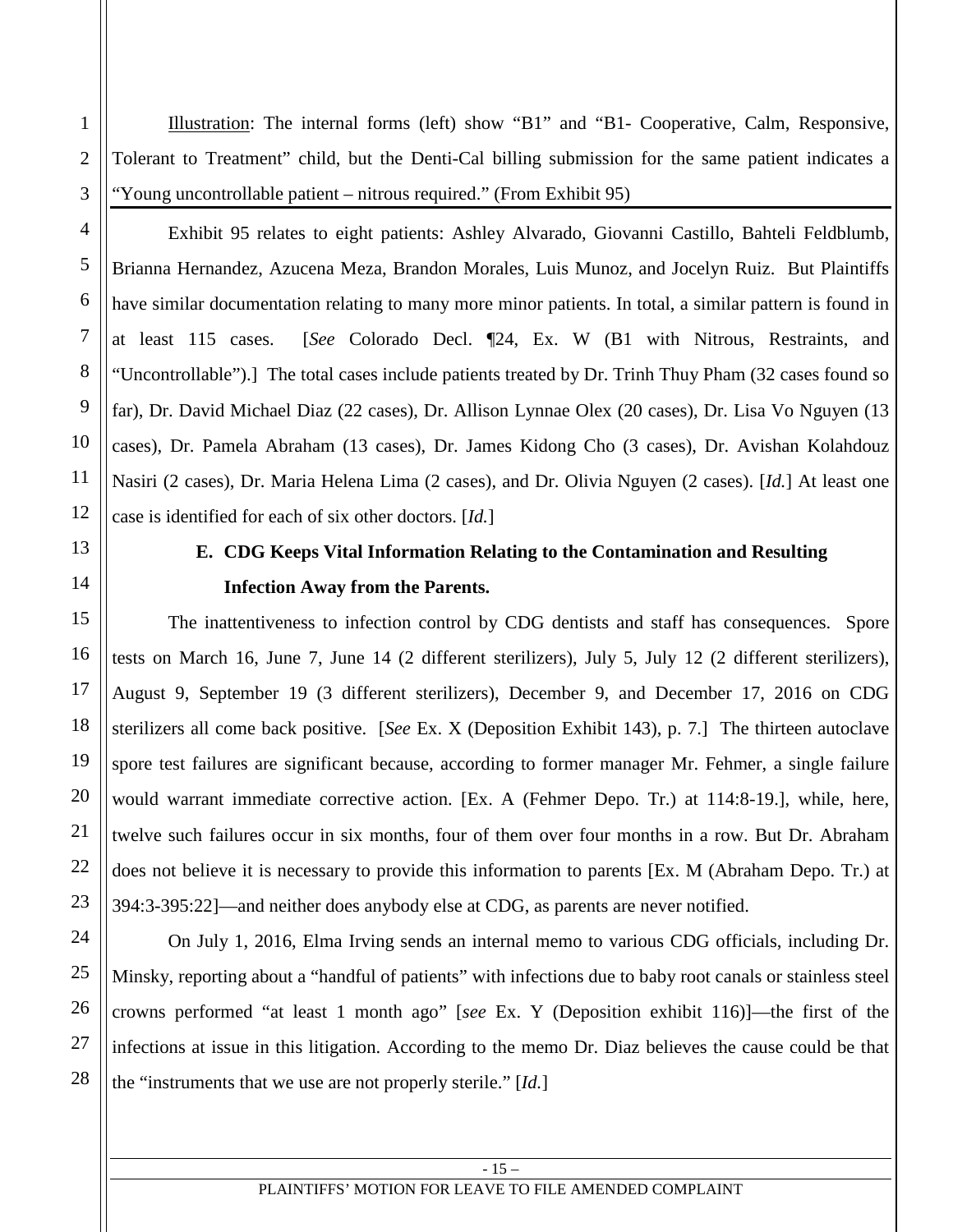Dr. Lisa Nguyen learns of the first mycobacterium infection at CDG around that time. [Ex. D (Nguyen Depo. Tr.) at 161:13-163:1.] She discusses the case with Dr. Tina Pham. [*Id.*, at 164:4-10.] Dr. Nguyen knows the patient has undergone three pulpotomies and tells Elma Irving in July that she thinks the infection was related to the sterilization equipment. [*Id.*, at 169:1-170:4.] Dr. Minsky, however, does not accept Ms. Irving's basic conclusion that there are even infections. [Ex. N (Minsky Depo. Tr. at pp. 100-101).] Thus, despite the internal discussions in which two doctors—Dr. Diaz and Dr. Nguyen—express their view that the infections were caused by failures of sterilization, CDG does not disclose the fact of the infections or their cause to the public until September 2016.

However, CDG, knowing the truth about the water quality at its Anaheim clinic, provides bottled drinking water for its dentists and staff there. [Ex. C (Diaz Depo. Tr.) at 178:8-19.]

### **III.LEGAL ARGUMENT**

## **A. Code of Civil Procedure section 425.13 Generally**

Pursuant to Code of Civil Procedure section 425.13, where a medical-malpractice plaintiff demonstrates a substantial probability that she will prevail on a claim for punitive damages under Civil Code section 3294, the court may allow plaintiff to file an amended complaint seeking punitive damages. In evaluating a *C.C.P.* § 425.13 motion, the weight of the proffered evidence, and defendants' ability to supply contrary allegations, is not in issue before the court. In *Looney v. Superior Court* (1993) 16 Cal.App.4th 521, the court made very clear that the only required showing was a set of facts that, if credited by the trier of fact, would sustain a favorable verdict: "We therefore conclude that, in the words of the *Hung* court, it is only necessary that plaintiff provide "a sufficient prima facie showing of facts to sustain a favorable decision if the evidence submitted by the [plaintiff] is credited." [citation omitted] The trial court is not required to make any factual determination or to become involved in any weighing process beyond that necessarily involved in deciding whether a prima facie case for punitive damages exists. Once the court concludes that such a case can be presented at trial it must permit the proposed amended pleading to be filed." [*Looney v. Superior Court*, supra,16 Cal.App.4th 521 at 539]. Here, plaintiffs can demonstrate that they are entitled to punitive damages at this stage because defendant's conduct, if accepted by the trier-of-fact, establishes a prima facie showing of "malice, oppression or fraud," as required under *Civil Code* § 3294.

1

2

3

4

5

6

7

8

9

10

11

12

13

14

15

16

17

18

19

20

21

22

23

24

25

26

27

28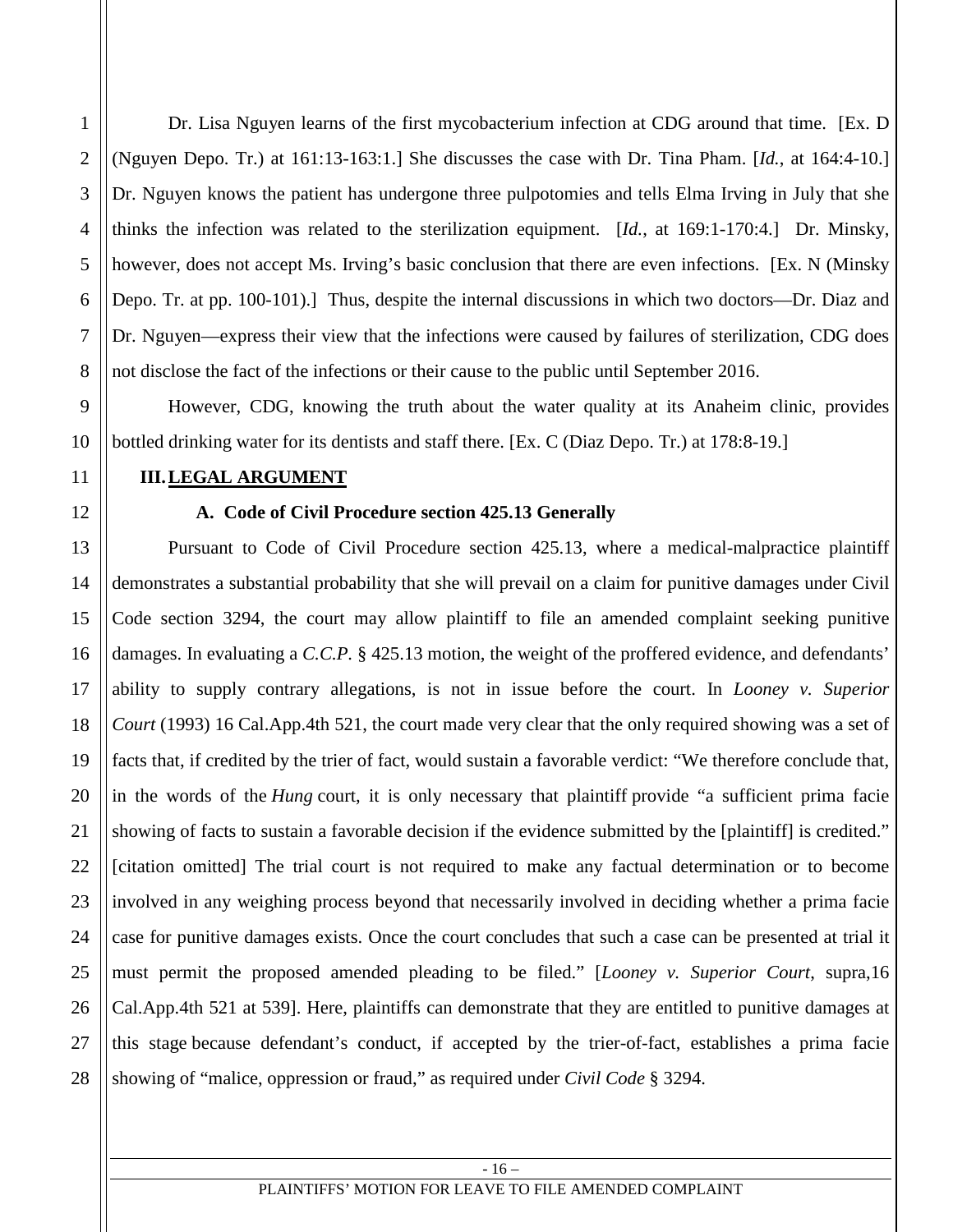### **B. Evidentiary Requirements**

Code of Civil Procedure section 425.13 imposes an evidentiary procedure upon plaintiffs seeking to claim punitive damages against health care providers. Section 425.13 provides in relevant part:

> (a) In any action for damages arising out of the professional negligence of a health care provider, no claim for punitive damages shall be included in a complaint or other pleading unless the court enters an order allowing an amended pleading that includes a claim for punitive damages to be filed. The court may allow the filing of an amended pleading claiming punitive damages on a motion by the party seeking the amended pleading and on the basis of the supporting and opposing affidavits presented that the plaintiff has established that there is a substantial probability that the plaintiff will prevail on the claim pursuant to Section 3294 of the Civil Code.

The standard for section 425.13 motions was defined by the California Supreme Court in *College Hospital v. Superior Court* (1994) 8 Cal.4th 704. While the statutory requirement of establishing "a substantial probability that the plaintiff will prevail" seems to suggest that a plaintiff must convince the trial court that a jury will probably award punitive damages, this is *not* the test. Rather, the Supreme Court held that under section 425.13, trial courts are **not** authorized to weigh the merits of the claim or consider its likely outcome at trial. (*Id.* at p. 719.) The *College Hospital* court recounted the decisional evolution of the standards imposed by section 425.13 and set forth the guidelines for determining whether the statutory requirement has been met. The hospital argued that section 425.13 contained a vigorous weighing test and that punitive damages claims should be barred if not highly likely to succeed at trial. (*Id.* at p. 714.) The Court rejected this interpretation: "[T]he statutory language hardly compels this unusual interpretation. Section 425.13(a) does not expressly instruct the trial court to 'weigh' evidence or make an 'independent' assessment of its relative strength." (*Id.* at p. 715.) **[S]ection 425.13(a) does not authorize the trial court to reject a well-pled and factually supported punitive damage claim simply because the court believes the evidence is not strong enough for probable success before a jury.** [*Id.* at 709 (emphasis added).] Section 425.13 was also interpreted in *Looney v. Superior Court* (1993) 16 Cal.App.4th 521:

> We therefore conclude that, in the words of the *Hung* court, it is only necessary that plaintiff provide "a sufficient prima facie showing of facts to sustain a favorable decision if the evidence submitted by the [plaintiff] is credited." The trial court is not required to make **any factual determination** or to become involved in any weighing process beyond that necessarily involved in deciding whether a prima facie case for punitive damages exists. Once the court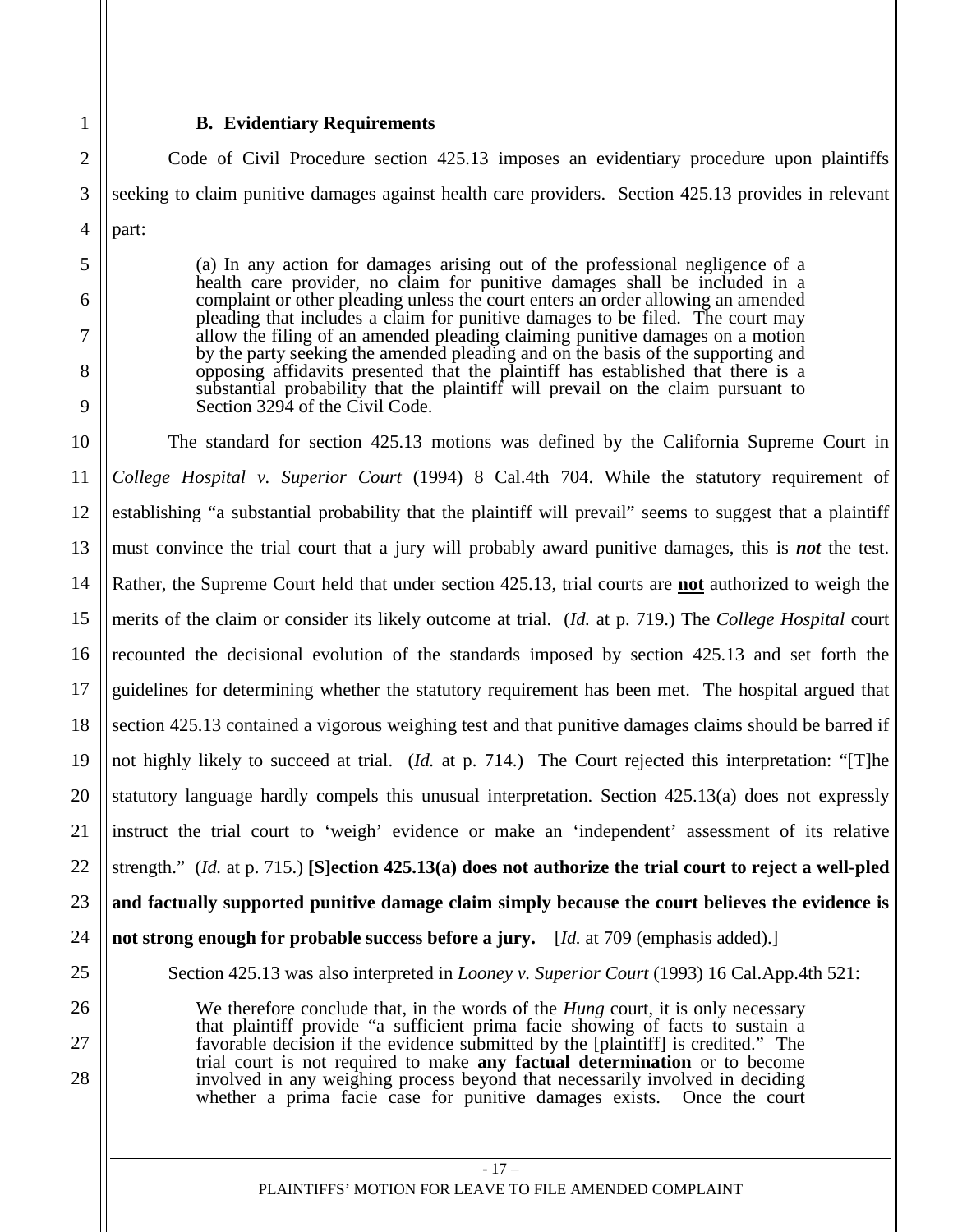concludes that such a case can be presented at trial, it **must** permit the proposed pleading to be filed. [*Id.* at 539 (emphasis added), citing *Hung v. Lehfeldt* (1992) 8 Cal.App.4th 908, 931]

The *Looney* court also stated, "In making this judgment, the trial court's consideration of the defendant's opposing affidavits does not permit a weighing of them against the plaintiff's supporting evidence, but only a determination that they do not, as a matter of law, defeat the evidence." *Id.* at 539. The court referred to a summary judgment motion wherein "[c]redibility determinations, the weighing of evidence, and the drawing of legitimate inferences from the facts are jury functions, not those of a judge, whether he is ruling on a motion for summary judgment or for a directed verdict." *Ibid.*  Opposing evidence is **not** "weighed" against the plaintiff's evidence. Defense evidence can be considered only to the extent it is (1) uncontradicted; and (2) fills "blank areas" in the plaintiff's showing. *Aquino v. Superior Court* (1993) 21 Cal.App.4th 847, 856.

Plaintiff does **not** have the burden of demonstrating a **winning** case. Rather, in ruling on a motion for leave to assert a punitive damage claim against a physician, the trial court must simply determine whether the plaintiff's evidence, if believed by the jury, is sufficient to establish that the defendant acted with fraud, malice, or oppression. If it is, the court **must** grant the motion. *College Hospital*, *supra*, 8 Cal.4th at p. 719, fn. 6; *Looney*, *supra*, 16 Cal.App.4th at p. 539.

### **C. Clear and Convincing Standard**

For punitive damages, Civil Code section 3294 requires "clear and convincing" evidence of fraud, malice, or oppression. Accordingly, in ruling on a section 425.13 motion, the court must "view [plaintiff's] evidence through the prism of the 'clear and convincing' evidentiary burden…." *Looney*, *supra*, 16 Cal.App.4th at p. 540. This does **not** mean that the evidence must be clear and convincing to the trial judge. It is not a subjective test. Rather, the court must determine "whether the evidence presented is such that a jury applying that evidentiary standard could reasonably find" for the plaintiff. (*Hoch v. Allied-Signal, Inc.* (1994) 24 Cal.App.4th 48, 60. Although the "clear and convincing" evidentiary standard is a stringent one, it does not impose an obligation to 'prove' a case for punitive damages in a §425.13 motion. See *American Airlines, Inc. v. Sheppard, Mullin, Richter & Hampton* (2002) 96 Cal.App.4th 1017, 1049. Rather, under CACI 201, "clear and convincing" simply means that "it is highly probable that the fact is true."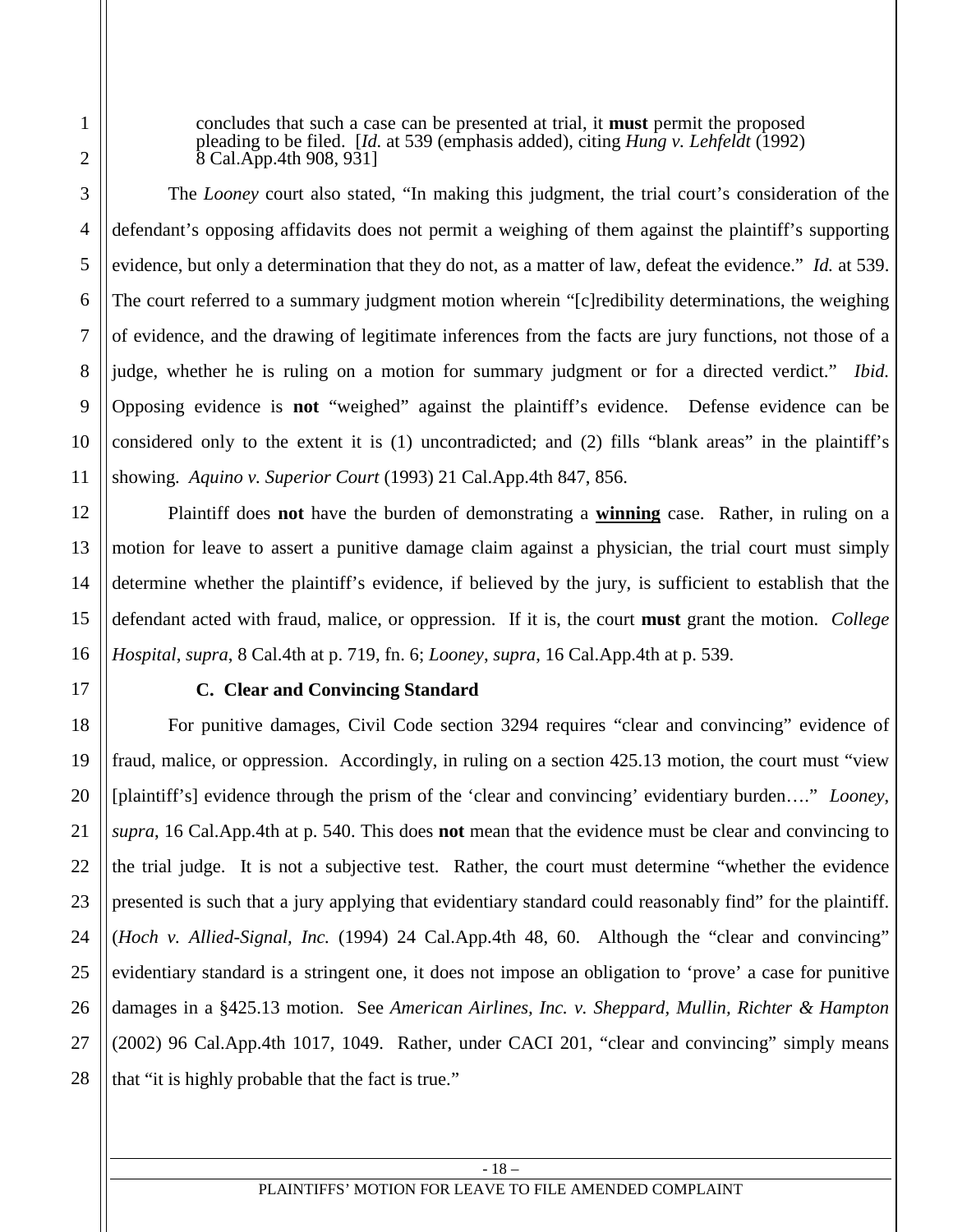#### **D. Plaintiff Can Establish a** *Prima Facie* **Entitlement to Punitive Damages**

The elements necessary to establish a *prima facie* case of entitlement to punitive damages are present in this case. An award of punitive damages is contingent upon a finding of a defendant's malice, oppression, or fraud, as defined by Civil Code §3294: "In an action for the breach of an obligation not arising from contract, where it is proven by clear and convincing evidence that the defendant has been guilty of oppression, fraud, or malice, the plaintiff, in addition to the actual damages, may recover damages for the sake of example and by way of punishing the defendant."

An intentional tort cause of action is not the sole sufficient legal predicate, as demonstrated by the plain language of section  $3294(c)(1)$ : a negligence cause of action is also sufficient where conscious disregard for safety is established. Case law is in accord: "[a]bsent a statutory prohibition, punitive damages may be awarded on what is traditionally considered a negligence cause of action if the conduct amounts to despicable conduct carried on with conscious disregard of the safety of others." (*Bommareddy v. Superior Court* (1990) 222 Cal.App.3d 1017, 1021, *overruled on other grounds in Central Pathology Service Medical Clinic, Inc. v. Superior Court* (1992) 3 Cal.4th 181, 190.) Negligence perpetrated with the requisite conscious disregard of the probable dangerous consequences permits a trier of fact to impose punitive damages. (*Taylor v. Superior Court* (1979) 24 Cal.3d 890, 895; *Bell v. Sharp Cabrillo Hospital* (1989) 212 Cal.App.3d 1034, 1038.)

As such, "Malice" and "oppression" may be inferred from the circumstances of a defendant's conduct. (*Monge v. Superior Court* (1986) 176 Cal.App.3d 503, 511.) Evidence establishing a conscious disregard of rights is evidence indicating that the defendant was aware of the probable consequences of his acts and willfully and deliberately failed to avoid those consequences. *J.R. Norton Co. v. General Teamsters, Warehousemen & Helpers Union Local 890* (1989) 208 Cal.App.3d 430, 444. "Fraud is a tort of stealth and deception. By its very nature, fraud is never committed in the clear light of day. *Fraudulent intent is necessarily shown by inference from facts*, rather than as a fact expressly proven." *Butler v. Collins* (1859) 12 Cal. 457, 464 (emphasis added).

26 27 28

1

2

3

4

5

6

7

8

9

10

11

12

13

14

15

16

17

18

19

20

21

22

23

24

25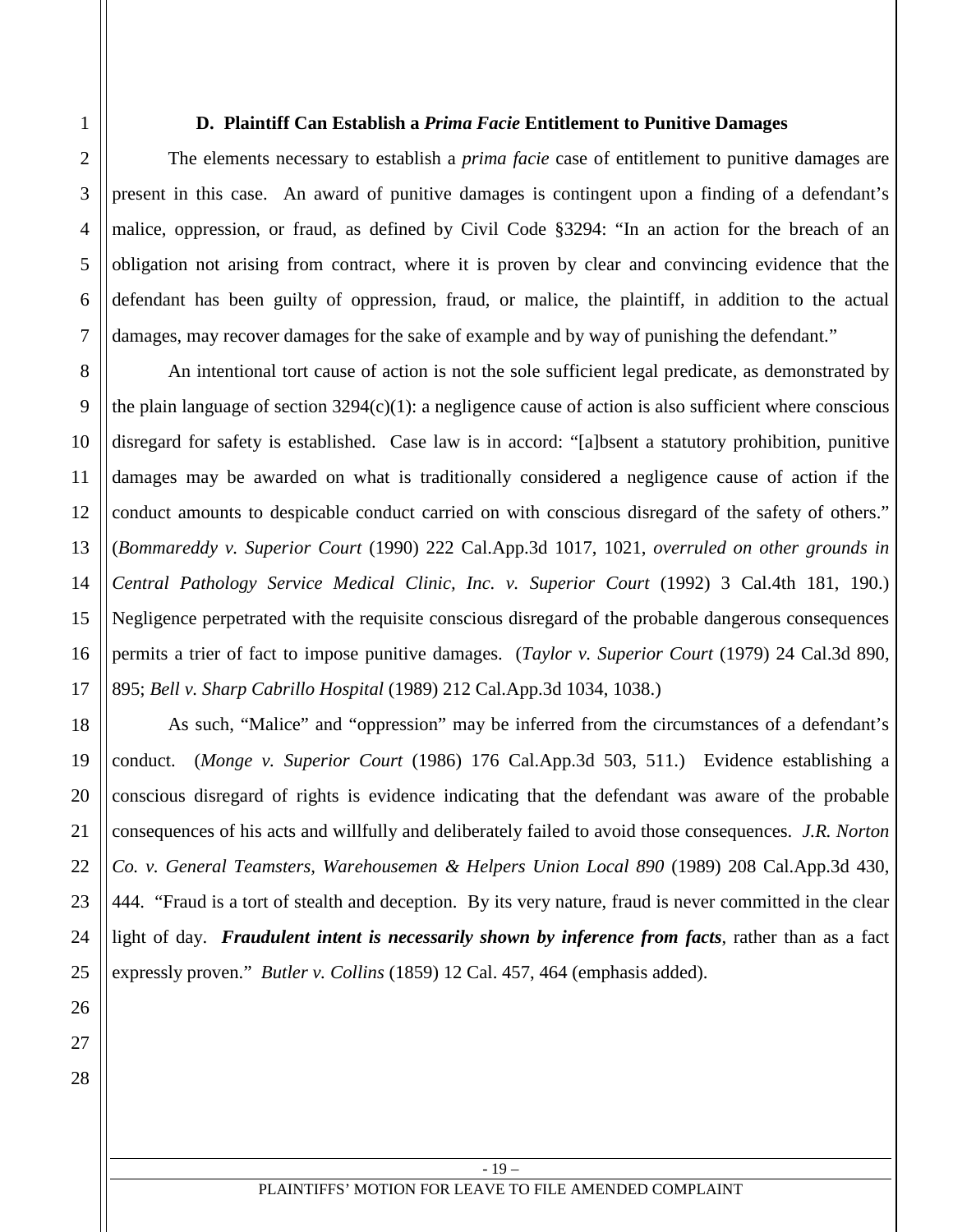# **1. Transforming CDG From A Public Health Community Clinic to an Investment Vehicle For Private Gain At the Expense of the Patients Demonstrates Malice and Oppression.**

To convert a public service community clinic into a cash machine for individuals seeking a fast return on their investments is a cruel bait-and-switch, particularly when, as here, it is done with blatant disregard of the adverse impact on a vulnerable client population. Certainly, such conduct evidences malice, defined in Civil Code section 3294 to mean 1) conduct which is intended by the defendant to cause injury to the plaintiff or 2) despicable conduct which is carried on by the defendant with a willful and conscious disregard of the rights or safety of others. Further, the reference to "despicable" conduct in section 3294 with regards to the definition of "malice" represents a new substantive limitation on punitive damage awards. *College Hospital Inc. v. Superior Court* (1994) 8 Cal. 4th 704, 725. Used in its ordinary sense, the adjective "despicable" is a powerful term that refers to circumstances that are "base," "vile," or "contemptible." 4 Oxford English Dict. (2d ed. 1989) p. 529. *Id.* The word "despicable" in Civil Code section 3294 plainly indicates that absent an intent to injure the plaintiff, "malice" requires more than a "willful and conscious" disregard of the plaintiffs' interests. *Id.* The additional component of "despicable conduct" must be found. *Id.*

Here, the manner in which CDG's public service mission was silently rescinded, with the acquiescence of its dentists, with no engagement in the process and no resistance to the hostile takeover by a non-dentist who promises prosperity and financial stability in exchange for ceding control, shows base, vile, and contemptible conduct. There is willful and conscious disregard of the rights or safety of others because, from the outset, all of the metrics that are put into place are geared toward assuring greater financial performance and profit. None are designed to track instances of compromised patient safety or well-being. The same conduct also constitutes oppression, defined by Section 3294(c) to mean despicable conduct that subjects a person to cruel and unjust hardship in conscious disregard of that person's rights, because of the injury and risk of injury faced by the minor children as a consequence.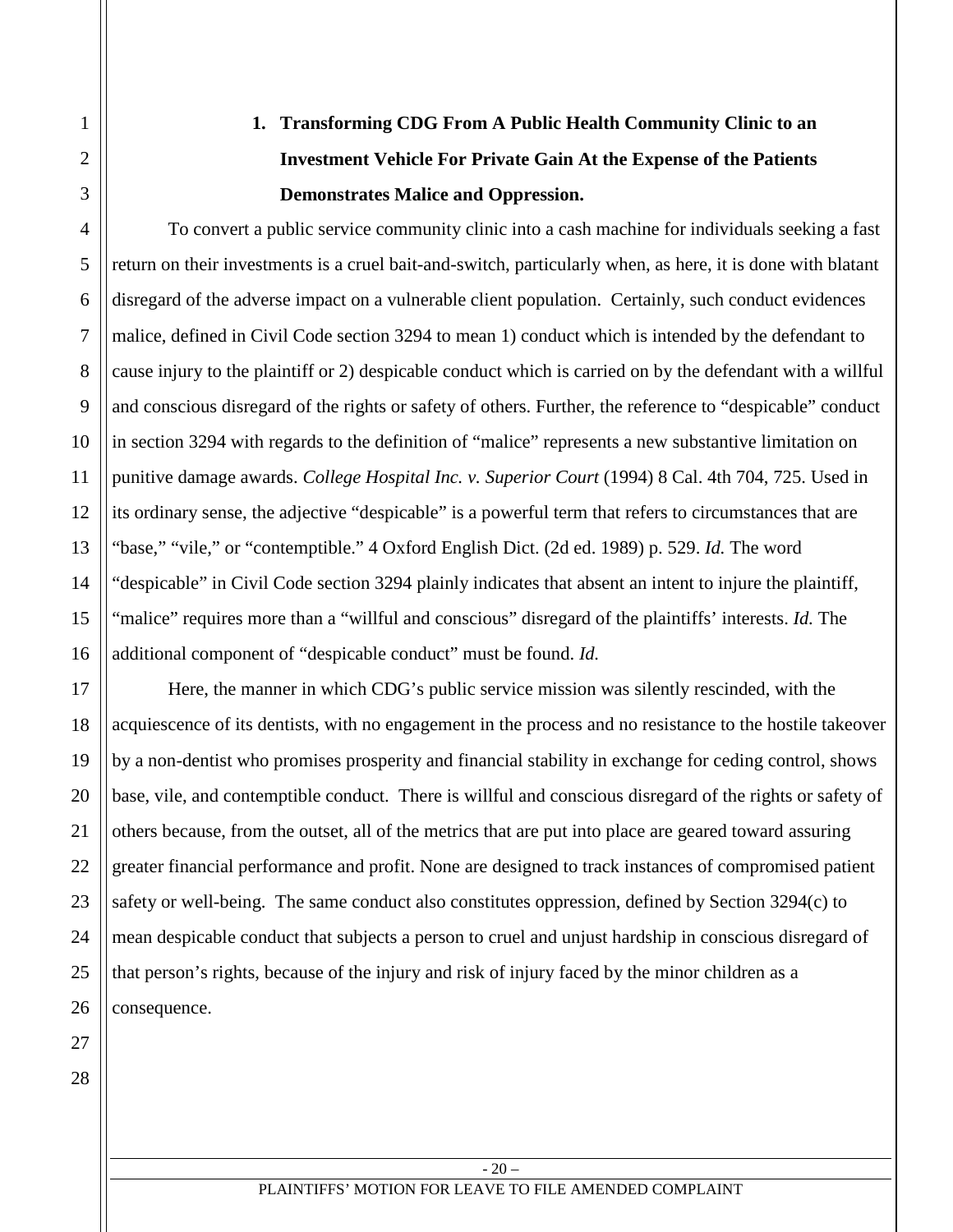# **2. Overtreating Children to Drive Up Profits Demonstrates Malice and Oppression.**

Overtreatment is always wrong. The Business and Professions Code classifies "[t]he clearly excessive prescribing or administering of drugs or treatment" as "[u]nprofessional conduct." B&P Code § 1680(p). This section provides that "Any person who violates this subdivision is guilty of a misdemeanor[.]" *Id*.; *see also* B&P Code § 725(b) ("Any person who engages in repeated acts of clearly excessive prescribing or administering of drugs or treatment is guilty of a misdemeanor.") Here, the offense is exacerbated by the bald profit motive that drives the increase in procedures. Dentists are motivated by dashboard charts that display their performance against the "superstars" at the clinics where they work, and are financially rewarded for their complicity.

The result of their solicitousness to the business plan that replaces the professional judgment that should normally govern a dental clinic is the obvious pattern of unnecessary procedures—of interest here, pulpotomies. In their haste to drive up numbers, many of the procedures, even where necessary, are also performed inadequately, all to the detriment of the minors subjected to them. Where treatments bear the risk of severe infections, the same conduct also constitutes oppression.

# **3. Electing to Make Infection Control a Low Priority Item Demonstrates Malice and Oppression.**

Infection control is a nondelegable duty in the dental profession. Since 2003, the CDC has recommended that, aside from having a designated dentist or other dental professional assigned as coordinator of the infection control program, "*creating and maintaining a safe work environment ultimately requires the commitment and accountability of all [dental health care personnel]*." Morbidity and Mortality Weekly Report (MMWR), Recommendations and Reports (RR), December 19, 2003 / Vol. 52 / No. RR-17, at p. 3. In fact, the CDC recommends that a "dentist or other [dental health care personnel]" at a dental practice who is "knowledgeable or willing to be trained" should be designated "infection-control coordinator," and made responsible for "coordinating" an infection control program based on a "written" protocol designed "to prevent or reduce the risk of disease transmission." MMWR Vol. 52 No. RR-17, at p. 3. Similarly, California regulations require that "All [dental health care personnel] shall comply with infection control precautions and enforce … minimum

1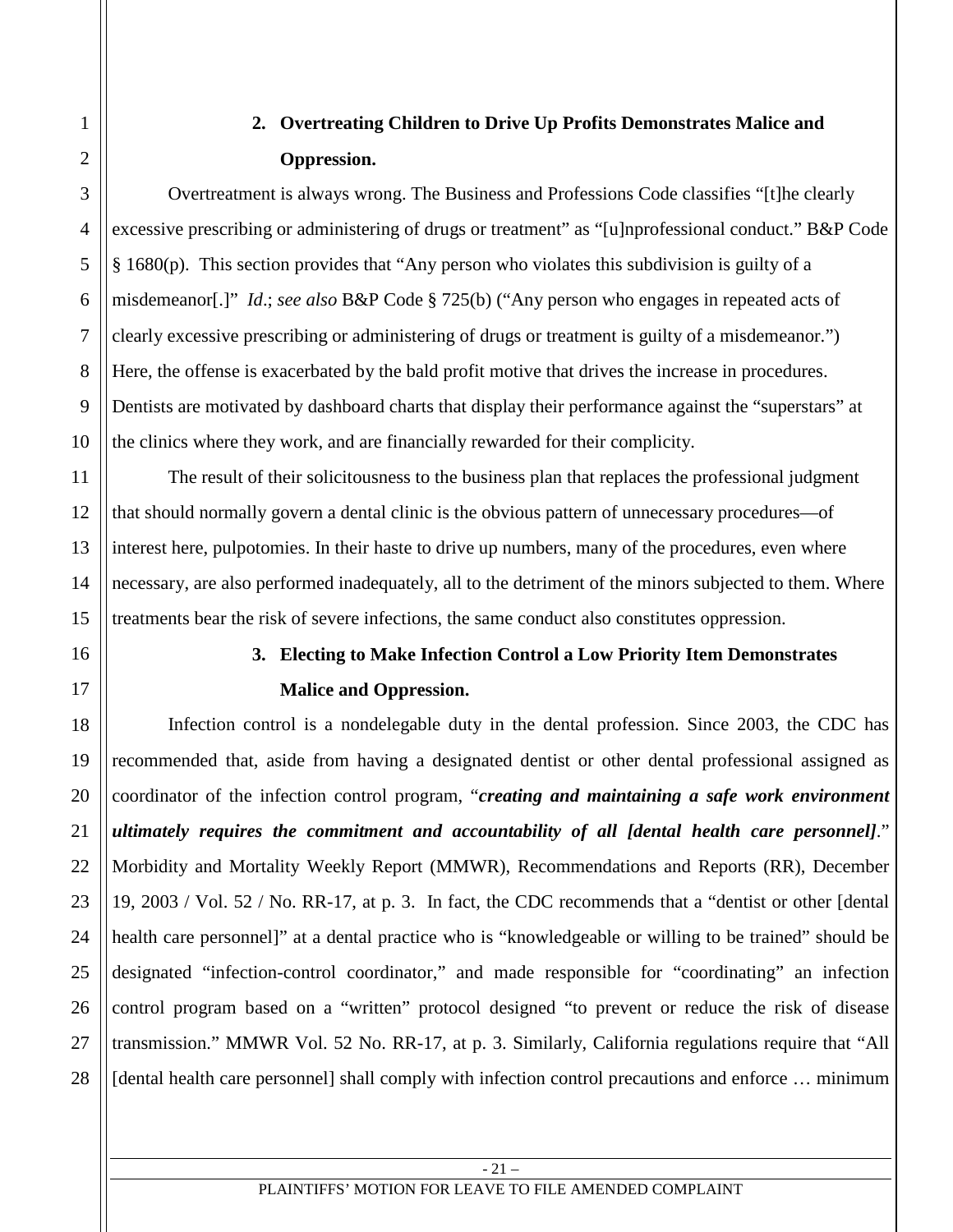precautions to protect patients and [dental health care personnel] and to minimize the transmission of pathogens in healthcare settings[.]" *See* California Code of Regulations, § 1005(b), Minimum Standards for Infection Control.

The CDG dentists assign these duties to dental assistants supervised by a non-dental professional, while the dentists themselves, including the chief dental officer, remain aloof and uninvolved in the process. They ignore all the regulations and recommendations in this area, including the CDC's recommendation that that dental health care providers "should be familiar also with the hierarchy of controls that categorizes and prioritizes prevention strategies," MMWR Vol. 52 No. RR-17, at p. 3, and that "the number of bacteria in water used as a coolant/irrigant for nonsurgical dental procedures should be as low as reasonably achievable and, at a minimum, <500 CFU/mL" and that "[r]emoval or inactivation of dental waterline biofilms requires use of chemical germicides," *id*. at p. 29. The Business and Professions Code classifies "the knowing failure to protect patients by failing to follow infection control guidelines of the board" as "Unprofessional conduct." B&P Code § 1680(ad). But at CDG, ignoring infection controls was just part of the business model.

# **4. Turning over the Practice of Dentistry to Non-Dentists Demonstrates Fraud and Oppression.**

Engaging in the unlicensed practice of dentistry or facilitating its occurrence is strongly disapproved of in the rules and regulations that govern the industry. The Business and Professions Code states that "*a person practices dentistry* within the meaning of this chapter *who does any one or more of the following*: … (e) *Manages or conducts as manager*, proprietor, conductor, lessor, or otherwise, a place where dental operations are performed." B&P Code §1625(e). The Business and Professions Code classifies as "*Unprofessional conduct* … *The aiding or abetting of any unlicensed person to practice dentistry*." B&P Code § 1680(c). Here, foisting responsibilities proper to dentists, such as communicating with clients, onto non-dentists, is not simply a dereliction of duties; it serves the greater scheme of optimizing profits and leaving dentists free to dedicate themselves to the singular purpose of driving up production while staff pick up the slack.

Submitting falsified claims to Denti-Cal is obviously fraud. The California Penal Code makes it unlawful to "Knowingly make or cause to be made any false or fraudulent claim for payment of a

1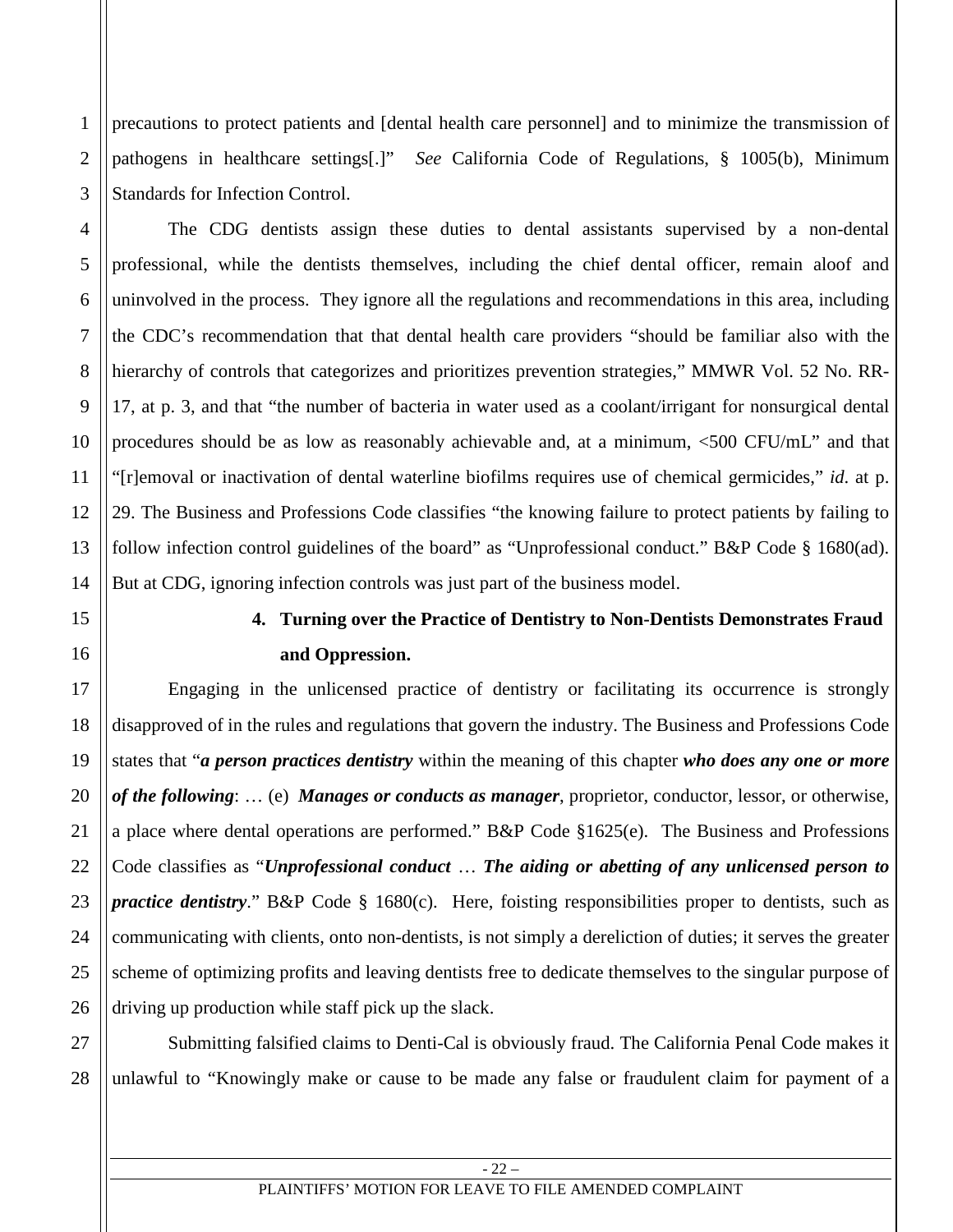health care benefit." Penal Code § 550(a)(6). Additionally, the Business and Professions Code classifies as "Unprofessional conduct … The obtaining of any fee by fraud or misrepresentation." B&P Code § 1680(a). According to the Medi-Cal Dental Program Provider Handbook ("Handbook"), Procedure D9230, the provision of nitrous oxide is reimbursable without prior authorization "*for uncooperative patients* under the age of 13." Handbook Proc. D9230(3)(a). "Written documentation for payment for patients age 13 or older- shall indicate the physical, behavioral, developmental or emotional condition that prohibits the patient from responding to the provider's attempts to perform treatment." D9230(2).

Additionally, in California, only a dentist can bill for the provision of dental services and submit claims to Denti-Cal for payment. [*See* Ex. N (Jerry Minsky deposition transcript) at 153:7-9, 19-21.] Others working in the management of a dental practice may process and send the bills in for payment, but only a dentist may provide the services being billed for. [*Id*. at 153:22-154:9.] Under this arrangement, the dentists are ultimately responsible for ensuring that Denti-Cal is not billed inappropriately. [*Id*. at 155:15-21.] The staff assisting dentists should not bill for something that a dentist did not approve. [*Id*. at 155:12-14.] But at CDG, these rules apparently do not apply.

# **5. Concealing Contaminated Water and an Outbreak of Mycobacterium Infections Demonstrates Fraud and Oppression.**

While they sipped bottled water due to fears of exposure to contamination, the CDG dentists did nothing to inform their clients of the danger, waiting until mid-September to disclose the fact of the infection outbreak, when they knew as early as June that serious infections were being caused by (over)treatment at the clinic. While they knew that the water they were afraid to imbibe could already be circulating in their children patients' bloodstream, they still did not deign important to inform the parents about the nature and extent of the contamination and of the risks possibly bearing down on the families. This conduct is outrageous and the deliberate withholding of material information contains all the markers for fraud and oppression on the part of the CDG dentists.

# **IV. CONCLUSION**

For all of the foregoing reasons, Plaintiffs respectfully request to be allowed to amend their complaint to add punitive damages allegations against the dentist defendants in this case.

#### PLAINTIFFS' MOTION FOR LEAVE TO FILE AMENDED COMPLAINT

1

2

3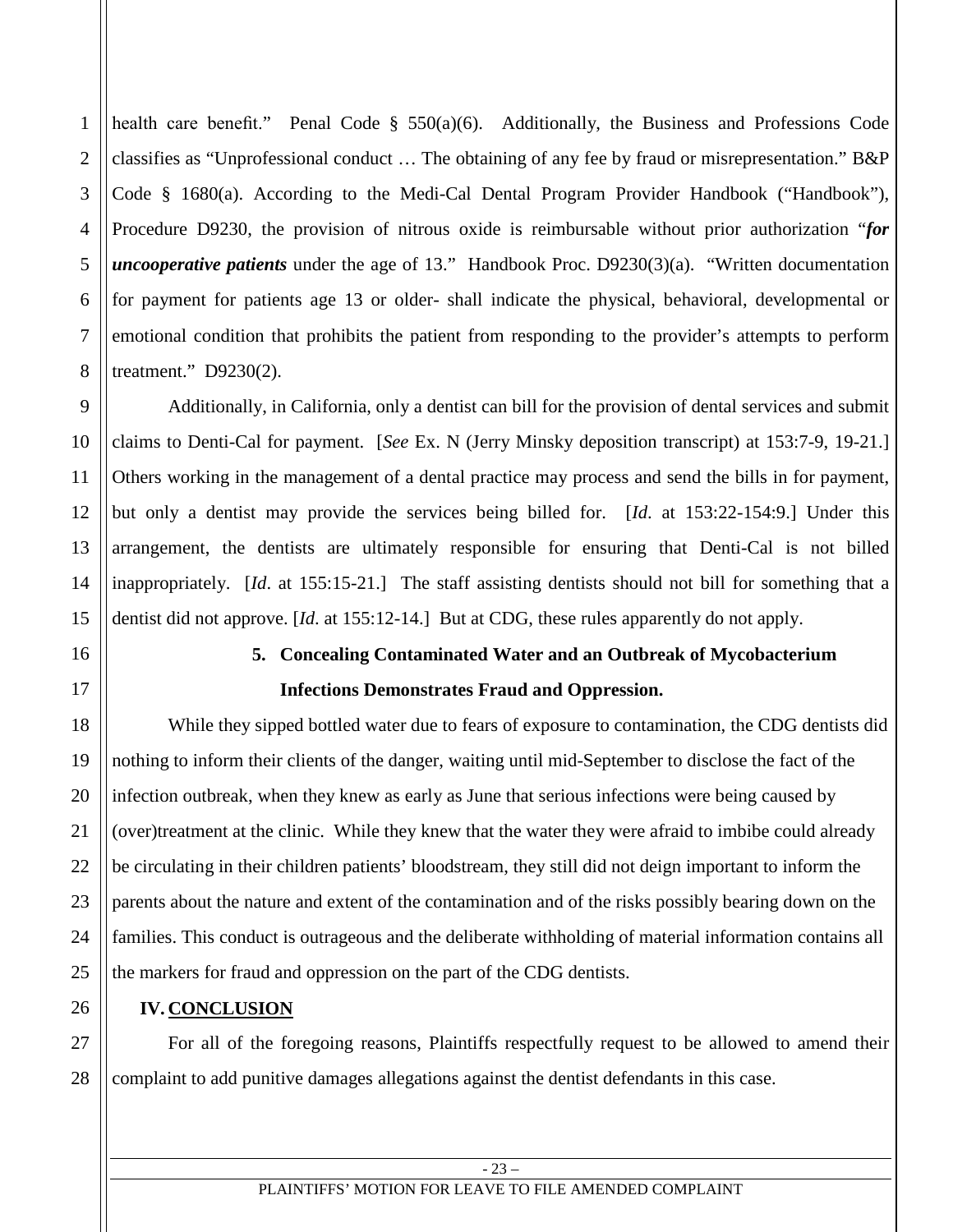| $\mathbf 1$              |                                                        |  |  |  |  |  |  |
|--------------------------|--------------------------------------------------------|--|--|--|--|--|--|
| $\sqrt{2}$               | Dated: June 12, 2019<br>HODES MILMAN, LLP              |  |  |  |  |  |  |
| $\mathfrak{Z}$           |                                                        |  |  |  |  |  |  |
| $\overline{4}$           | By: /s/ Carlos X. Colorado<br>Carlos X. Colorado, Esq. |  |  |  |  |  |  |
| $\sqrt{5}$               | Plaintiffs' Liaison Counsel                            |  |  |  |  |  |  |
| $\sqrt{6}$               |                                                        |  |  |  |  |  |  |
| $\boldsymbol{7}$         |                                                        |  |  |  |  |  |  |
| $8\,$                    |                                                        |  |  |  |  |  |  |
| $\overline{9}$<br>$10\,$ |                                                        |  |  |  |  |  |  |
| $11\,$                   |                                                        |  |  |  |  |  |  |
| $12\,$                   |                                                        |  |  |  |  |  |  |
| 13                       |                                                        |  |  |  |  |  |  |
| 14                       |                                                        |  |  |  |  |  |  |
| 15                       |                                                        |  |  |  |  |  |  |
| $16\,$                   |                                                        |  |  |  |  |  |  |
| $17\,$                   |                                                        |  |  |  |  |  |  |
| $18\,$                   |                                                        |  |  |  |  |  |  |
| 19                       |                                                        |  |  |  |  |  |  |
| $20\,$                   |                                                        |  |  |  |  |  |  |
| $21\,$                   |                                                        |  |  |  |  |  |  |
| $22\,$                   |                                                        |  |  |  |  |  |  |
| 23                       |                                                        |  |  |  |  |  |  |
| $24\,$                   |                                                        |  |  |  |  |  |  |
| $25\,$                   |                                                        |  |  |  |  |  |  |
| $26\,$                   |                                                        |  |  |  |  |  |  |
| $27\,$                   |                                                        |  |  |  |  |  |  |
| $28\,$                   |                                                        |  |  |  |  |  |  |
|                          |                                                        |  |  |  |  |  |  |
|                          | $-24-$                                                 |  |  |  |  |  |  |
|                          | PLAINTIFFS' MOTION FOR LEAVE TO FILE AMENDED COMPLAINT |  |  |  |  |  |  |
|                          |                                                        |  |  |  |  |  |  |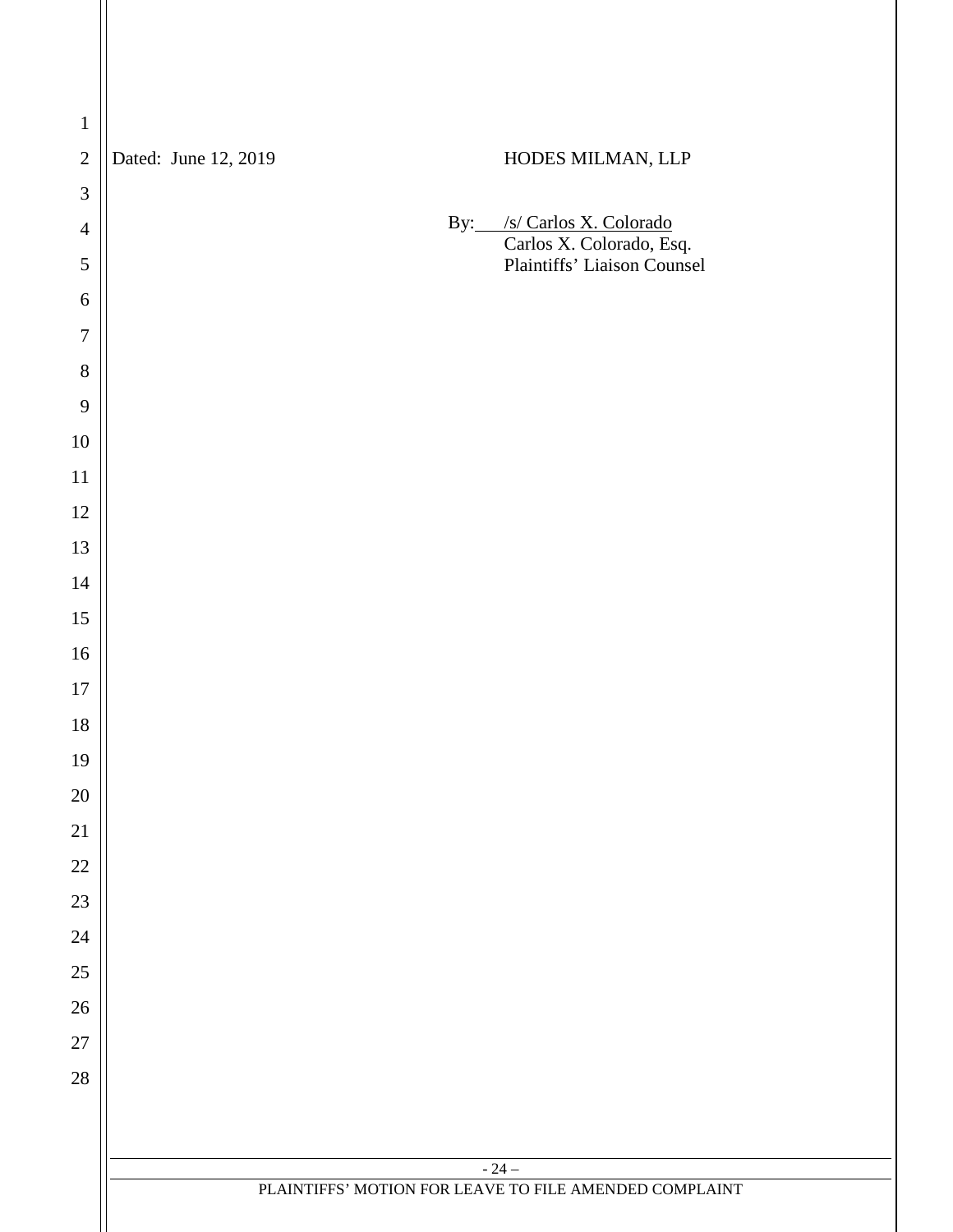# **DECLARATION OF CARLOS X. COLORADO**

I, Carlos X. Colorado, hereby declare as follows:

1. I am Liaison Counsel for Plaintiffs in this Coordination Proceeding. I am over the age of eighteen years old and I have personal knowledge of all the matters asserted herein, except as to those matters stated upon information and belief. If called as a witness, I could and would competently testify thereto.

2. The deposition of John Fehmer was taken in this matter on May 3, 2019 and I personally attended the proceedings. A true and correct copy of excerpts of the transcript of the Fehmer deposition is attached hereto as **Exhibit A**.

3. Attached hereto as **Exhibit B** is a true and correct copy of the print out of a page from the CDG website entitled "Remembering Dr. Scott Jacks," available online at https://childrensdentalgroup.com/remembering-dr-scott-jacks/ (verified on June 12, 2019).

4. The deposition of David Diaz, DDS was begun in this matter on February 25, 2019. A true and correct copy of excerpts of the transcript of the Diaz deposition is attached hereto as **Exhibit C**.

5. The deposition of Lisa Nguyen, DDS was begun in this matter on March 18, 2019 and I personally attended the proceedings. A true and correct copy of excerpts of the transcript of the Nguyen deposition is attached hereto as **Exhibit D**.

6. The deposition of Marsha Jacks was begun in this matter on March 22, 2019 and I personally attended the proceedings. A true and correct copy of excerpts of the transcript of the Jacks deposition is attached hereto as **Exhibit E**.

7. Attached hereto as **Exhibit F** is a true and correct copy of the document attached as Exhibit B to the Declaration of Carole E. Reagan in Opposition to Plaintiffs' Motion for Determination of Disputed Privilege Claim, filed in this matter on June 3, 2019. It reflects a memorandum from Sam Gruenbaum dated October 8, 2014, over which defendants no longer assert privilege.

1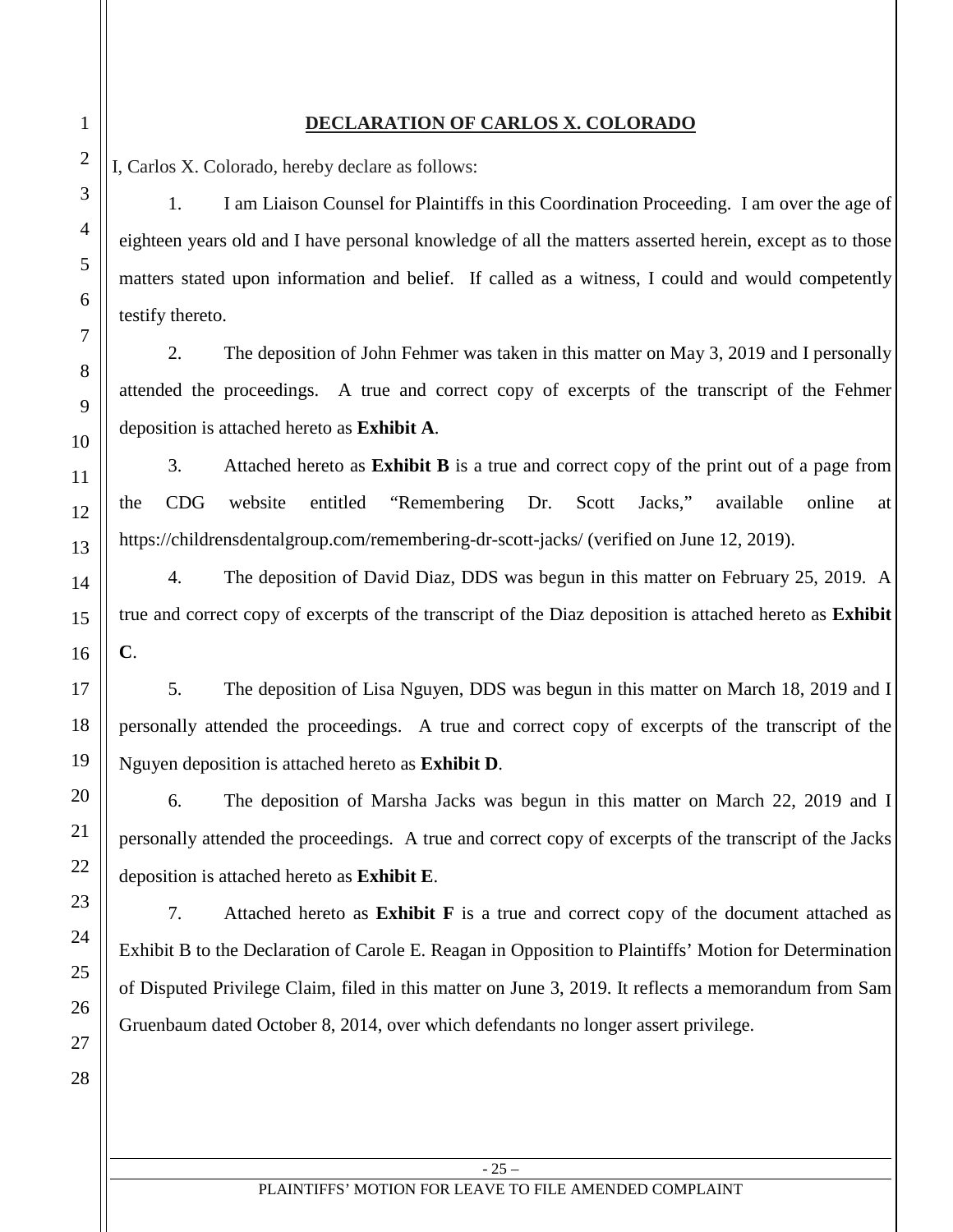8. Attached hereto as **Exhibit G** is a true and correct copy of an April 4, 2015 memorandum from Chris Sakamoto to All DDSs, Office Managers & TCs re: "New Daily Dashboard," produced by Defendants in response to plaintiffs' discovery requests in this matter.

9. Attached hereto as **Exhibit H** is a true and correct copy of a document produced by Defendants in response to plaintiffs' discovery requests in this matter, entitled "Daily Dashboard AH Anaheim," served through Case Anywhere on May 29, 2019.

10. Attached hereto as **Exhibit I** is a true and correct copy of a May 22, 2015 email from Sam Gruenbaum to Marsha Jacks re: "Operations Reviews" produced by Defendants in response to plaintiffs' discovery requests and marked as Deposition Exhibit 110 in this matter.

11. Attached hereto as **Exhibit J** is a true and correct copy of a January 21, 20116 memorandum from Sam Gruenbaum to All Doctors and Office Managers re: "Office Proficiency Expectations for 2016" produced by Defendants in response to plaintiffs' discovery requests and marked as Deposition Exhibit 59 in this matter.

12. Attached hereto as **Exhibit K** is a true and correct copy of a March 11, 20116 email from Elma Irving to Drs. Diaz, Abraham, Pham, Olex and Nguyen re: "Production levels -- message from Sam G: need to excel!!!" produced by Defendants in response to plaintiffs' discovery requests and marked as Deposition Exhibit 96 in this matter.

13. Attached hereto as **Exhibit L** is a true and correct copy of a June 2, 20116 email from Dr. Jerry Minsky to Dr. Abraham re: "Modification of Compensation Formula" produced by Defendants in response to plaintiffs' discovery requests and marked as Deposition Exhibit 63 in this matter.

14. The deposition of Pamela Abraham, DDS was taken in this matter on March 11, 2019 and April 15, 2019 and I personally attended the proceedings. A true and correct copy of excerpts of the transcript of the Abraham deposition is attached hereto as **Exhibit M**.

15. The deposition of Jerry Minsky, DDS was begun in this matter on March 27, 2019 and I personally attended the proceedings. A true and correct copy of excerpts of the transcript of the Minsky deposition is attached hereto as **Exhibit N**.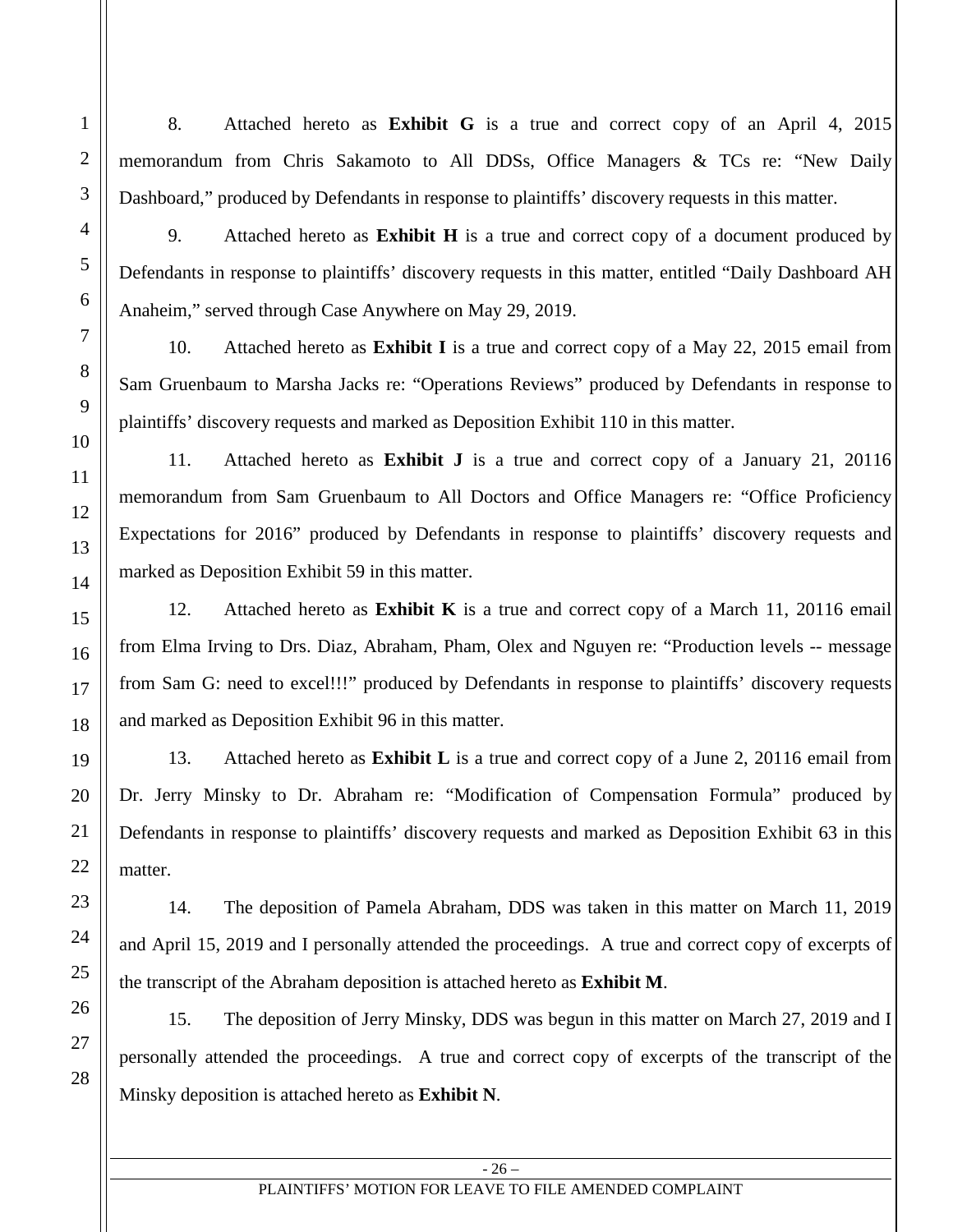16. Attached hereto as **Exhibit O** is a true and correct copy of a document produced by Defendants as DSGRUB001866 in response to plaintiffs' discovery requests in this matter, entitled "Assessment of Dental Unit Waterline Management at a Clinic Experiencing an Outbreak of Non tuberculous Mycobacteria Infections among Children who Received Pulpotomy Procedures --- Orange County, California, February 2017."

17. Attached hereto as **Exhibit P** is a true and correct copy of screenshot from a video produced by Defendants as "TXROOM2 12-09-16.avi" in response to plaintiffs' discovery requests in this matter, constituting a recording of treatment received at CDG's Carson clinic by my client Victor Gomez on or about December 9, 2016.

18. The deposition of Leticia Trejo, guardian *ad litem* for minor plaintiff Jennifer Jimenez was taken in this matter on December 12, 2018 and I personally attended the proceedings. A true and correct copy of excerpts of the transcript of the Trejo deposition is attached hereto as **Exhibit Q**.

19. The deposition of Maria Martinez, guardian *ad litem* for minor plaintiff Jason Cardoso was taken in this matter on December 14, 2018 and I personally attended the proceedings. A true and correct copy of excerpts of the transcript of the Martinez deposition is attached hereto as **Exhibit R**.

20. The deposition of Nancy Quintero, guardian *ad litem* for minor plaintiff Valeria Quintero was taken in this matter on January 15, 2019 and I personally attended the proceedings. A true and correct copy of excerpts of the transcript of the Quintero deposition is attached hereto as **Exhibit S**.

21. The deposition of Gabriela Gomez, guardian *ad litem* for minor plaintiff Alejandrina Avila was taken in this matter on November 28, 2018. A true and correct copy of excerpts of the transcript of the Gomez deposition is attached hereto as **Exhibit T**.

22. The deposition of Manuel Alejandro Avila, guardian *ad litem* for minor plaintiff Alejandrina Avila was taken in this matter on November 29, 2018. A true and correct copy of excerpts of the transcript of the Avila deposition is attached hereto as **Exhibit U**.

23. Attached hereto as **Exhibit V** is a true and correct copy of a document marked as Deposition Exhibit 95, consisting of pages from dental and billing records relating to various plaintiffs in this matter. It was marked during the deposition of Dr. Nguyen cited above. Exhibit V (Deposition